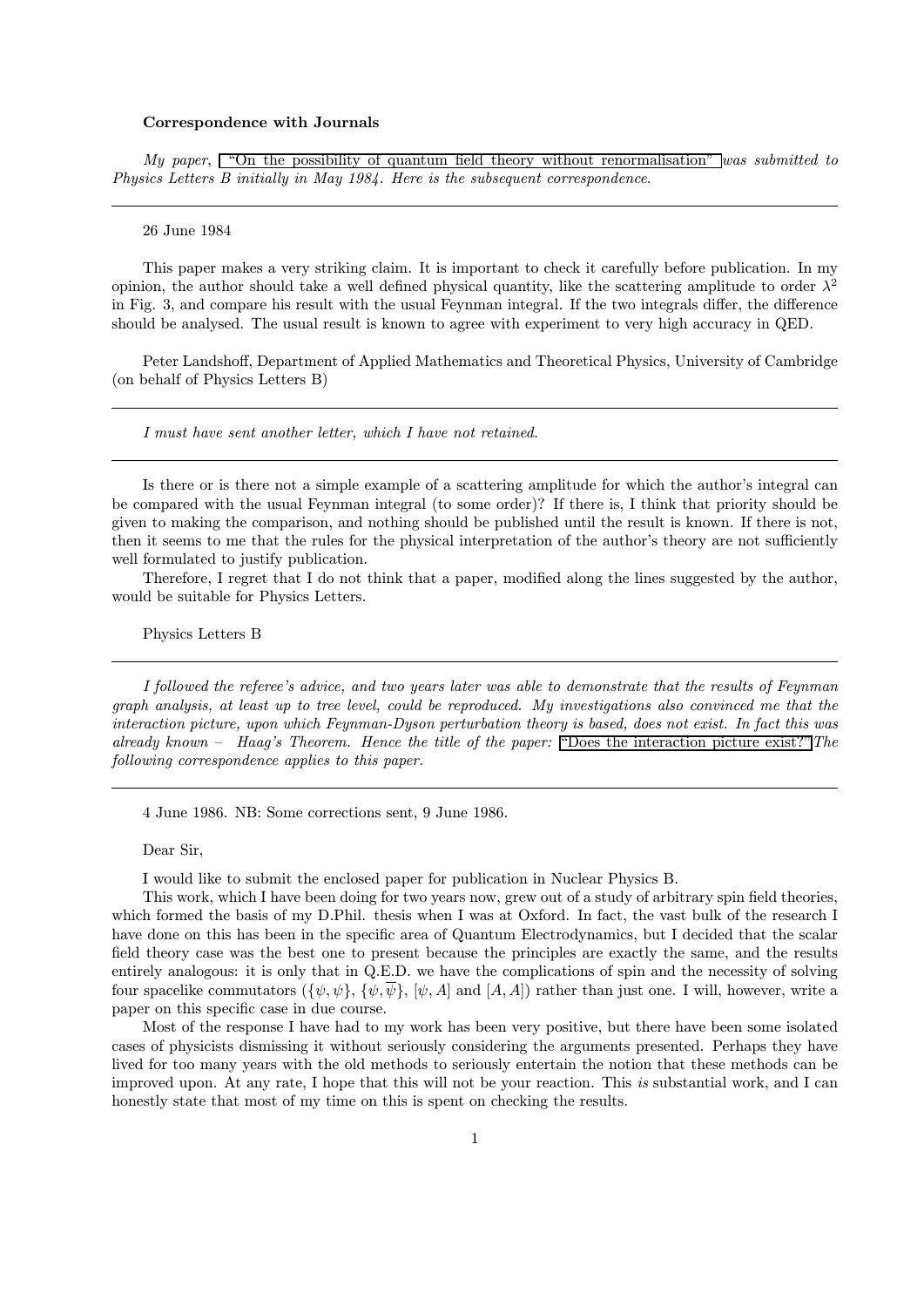I am acutely aware of the problem of reproducing the Lamb shift and anomalous magnetic moment to the required accuracy, but I refuse to make any claims until I have satisfied myself that I can properly recover a quantum mechanics style Schrödinger equation for the two-body system. There is, however, no doubt that the scattering theory works.

Yours Faithfully,

Dr. C. G. Oakley, Dept. of Physics, Hatfield Polytechnic, Herts., UK

8 July 1986. This did not come from the Journal, but is probably relevant.

Dear Mr. Oakley,

Thank you for sending us your preprint "Does the interaction picture exist?" In fact, in 1955, R. Haag proved that it does not exist in any translationally invariant theory with vacuum polarization, and this includes any relativistic theory. A complete and rigorous proof was given by Hall and Wightman in Mat. Fys. Medd. Dansk Vid. Selskapet 31, 5 (1957). An accessible pedagogical account is to be found in the monograph I wrote with Wightman in 1962-4 called PCT, Spin and Statistics, and All That (Benjamin/Cummings, N.Y. 1964; second edition, 1979). This standard work can be found in any academic library, though it is now out of print, I believe. We call the theorem "Haag's theorem" and we conclude (p166): "Haag's theorem is very inconvenient; it means that the interaction picture exists only if there is no interaction". Your result is therefore not new.

Your method of proof is really not satisfactory. You treat the field as if it were a well defined operatorvalued field. In fact even for the free field it is a tempered distribution. Your argument after eq(2), that a relationship cannot be true in one frame without being true in every other frame, is very dubious; for, the Lorentz transformations of the free theory would not do for the interacting theory, and so the covariance properties of  $U(t) = e^{iHt}e^{-iH_0t}$ , which contains both Hamiltonians, are not straightforward.

Finally, you seem to assume one of the main steps of the proof- that the vacuum is unitarily invariant (p15, §4). You cannot mean this literally—no state is or can be variant under all unitary transformations.

Hall and Wightman showed that the vacuum is invariant under  $U(t)$ , if it exists. This leads to a contradiction quite quickly, as in your paper. But it is certainly not a usual assumption. Indeed, if  $\Psi_0$  is the free vacuum,  $\lim_{t\to\pm\infty}U(t)\Psi_0$  is usually called the in(out); or dressed vacuum, and (if there is vacuum polarization) is quite different from  $\Psi_0$ .

There are aspects of your paper that indicate that you are isolated from research. For example, you work with the  $\lambda \phi^3$  theory; but gives an energy unbounded from below. You do not refer to the known solution of  $\lambda \phi^4$  in 1+1 and 1+2-dimensional space time (cf Quantum physics, Glimm and Jaffe, Springer). Though both your references are classics of their type, they do not have an impact on the deeper questions that you are dealing with.

Some of the arguments you give are sound, but well known e.g. most of your §3 is known as the Jost-Schroer theorem or the Federbush-Johnson theorem (1960). It is carefully described in our book.

Naturally I do not believe your argument against derivative couplings—you are dealing with distributions and much more care is needed. I am sorry to say that your paper is not publishable.

Your sincerely,

R.F. Streater, Dept. of Mathematics, King's College, London

14 July 1986.

Dear Dr. Oakley,

The above paper has just returned from our referee with the enclosed report. In view of this, we very much regret being unable to publish you work in Nuclear Physics B.

Referee's report: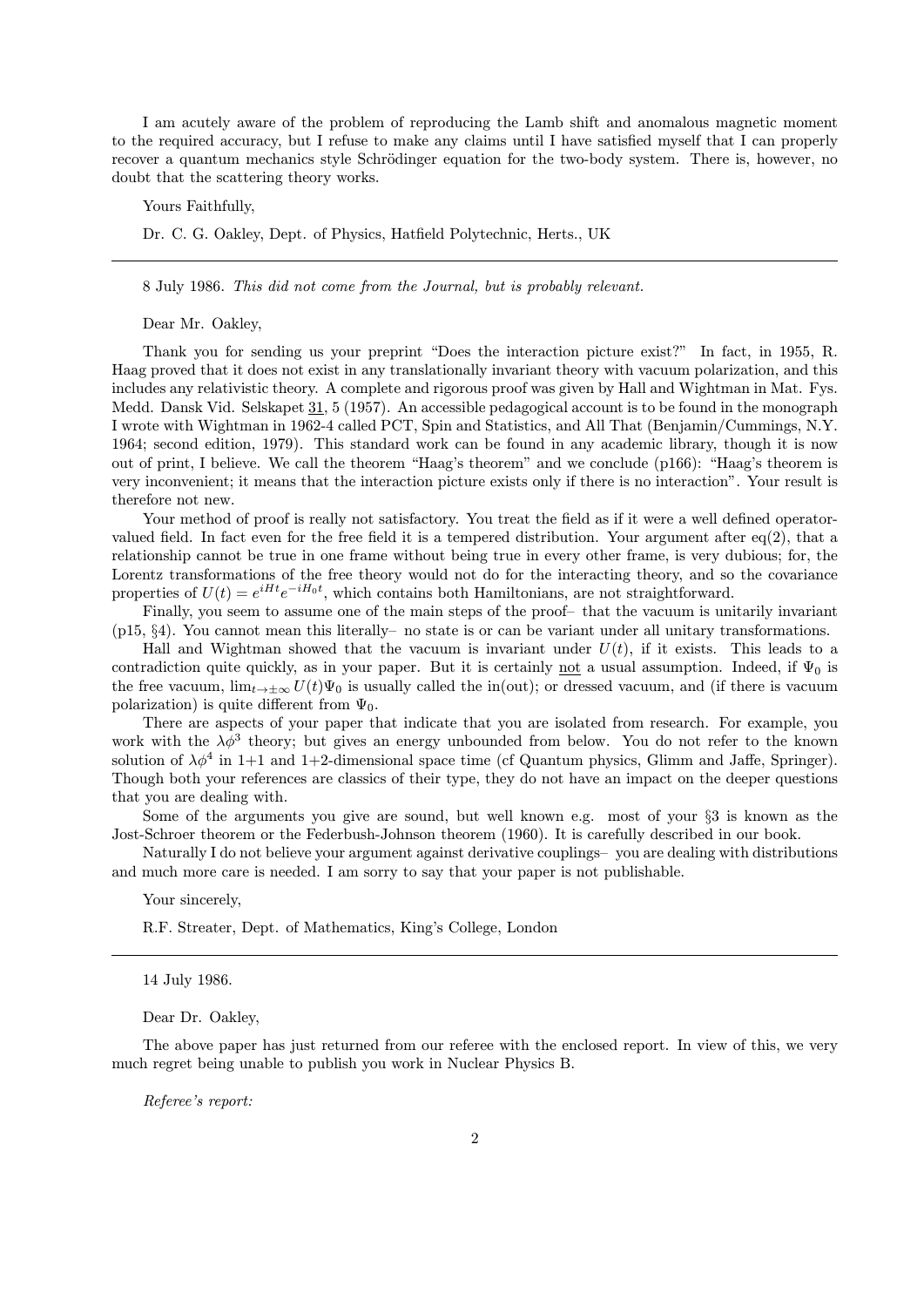The non-existence of the interaction picture was shown by Haag thirty years ago. The author will find a simple proof e.g. in Streater and Wightman's "P.C.T., spin and statistics and all that", p. 166. The author should also be aware that the modern point of view of the problem is the following one: the Gell-Mann and Low formula, or the path-integral formula for the generating functional of Green functions gives only a heuristic guide for the derivation of Feynman rules. Perturbative unitarity and locality have to be checked on the renormalized theory. If these properties are proved (and this is the case for  $\phi^4$ , electrodynamics and Salam-Weinberg model), the renormalized theory can then be considered as physically correct.

I cannot recommend the publication of this paper which does not present any new result.

Nuclear Physics, B

### 12 August 1986

Dear Professor Streater,

Thank-you for your letter of 8th July. I have considered your remarks carefully, and on account of these have substantially rewritten the paper that I sent to Nuclear Physics B, a copy of which I now enclose.

I was in fact aware that the non-existence of the interaction picture for an interacting field theory was proved a long time ago, that this is called Haag's theorem, and that a proof is contained in your book. The reason for emphasising this consequence of my work in the paper was simply that in the standard texts on field theory, i.e. Bjorken and Drell, and even Itzykson and Zuber, Haag's theorem is made rather light weather of, and, it seems, most "phenomenological" field theorists tend to ignore it completely. The fault has been corrected.

I have deleted the direct proofs of Haag's theorem in the modified paper, so the rest of the remarks on the first page of your letter no longer apply. Turning to the second page of your letter, my isolation from recent research is entirely voluntary, as I have never been able to make head or tail of the path integral approach. To substantiate an entirely emotional aversion there is the undoubted fact—conceded by even the most enthusiastic exponents—that this method is not "axiomatic", i.e. it does not derive from a set of assumptions such as the Wightman axioms.

As for section 3 of the paper—I may be wrong, but surely the arguments are only equivalent to the Federbush-Johnson/Jost-Schoer theorem if we take vacuum expectation values?

I am disappointed that you should dismiss the main thrust of the paper so readily in your last paragraph. You say that I should treat the fields as distributions, yet on the same page you mention solutions to  $\lambda \phi^4$ theory when the concept of such a theory makes no sense in terms of distributions. If a rigorous treatment of interacting local field theory is possible then it is only after the removal of divergences—certainly this is the case for the path integral treatment of  $\lambda \phi^4$ , and it is the case for my own method. In an ideal world, of course, one could formulate a comprehensive field theory with complete rigour, entirely from a simple, elegant set of assumptions. I do not claim that the treatment I give comprises this: what I do claim is that it is a thousand times better than the usual U-matrix approach, based as it is on a non-existent interaction picture and requiring as it does a dirty scheme of infinite manipulations to make it work. I do not, therefore, feel that it is reasonable for you to dismiss the argument of §4 so lightly. Accepting the limitations of the method, the argument is sound. I have spent a lot of time checking the steps. In fact, although the argument leads one to local field equations on account of assumption (vi), if it led instead to non-local field equations with suitably smooth smearing of fields then a distribution-theoretical statement would have been possible. Having said all of this, I do not forget that ultimately we do need a field theory which is completely mathematically sound, and thereby permits a distribution theoretical statement. I am working on it, but there are also many other problems to be solved. If you do not believe the argument against derivative couplings then I suggest that you check the steps that lead to this conclusion. If, as seems more than evident, you are not prepared to give me the benefit of the doubt then please at least do me the courtesy of taking the necessary time and trouble to understand what I am trying to say. The high standards that you require of this work are certainly not met by the current path integral methods, so it is easy for me to conclude that your purpose is to defend the status quo against new ideas, good as well as bad, expending as little effort as possible in doing so. Of course, I would not want to think this, and would be happy to discuss my work with you at any mutually convenient time. With best wishes,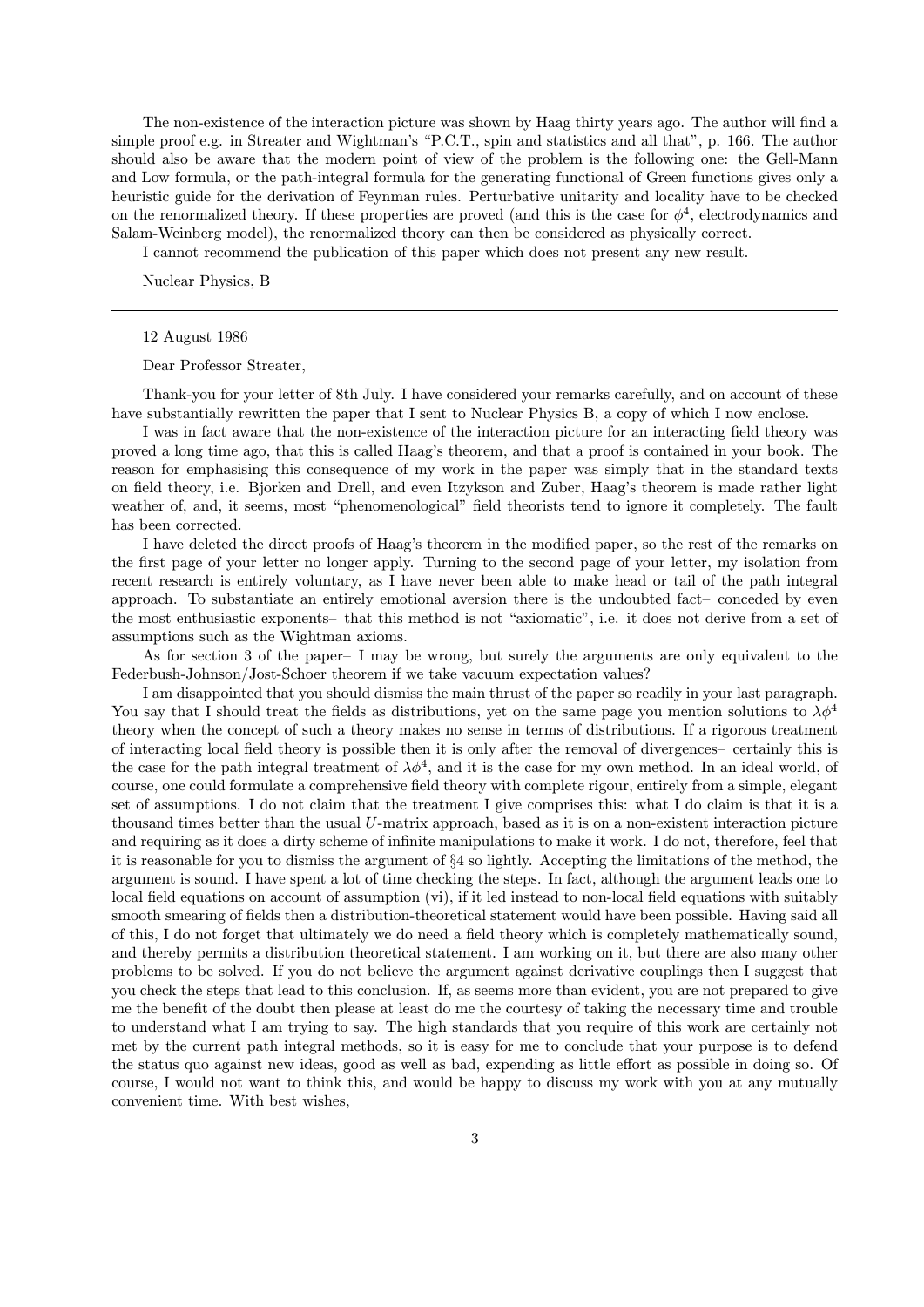Yours Sincerely,

Dr. C. G. Oakley, Dept. of Physics, Hatfield Polytechnic, Herts., UK

18 August 1986

Dear Dr. Oakley,

Thank you for your new version. I have the following comments.

1. Introduction, Line 1-8.

There is confusion here between the Feynman path integral method and the functional integrals used in Glimm and Jaffe. These are not the same. The latter is completely rigorous and I think that Glimm and Jaffe would have reason to complain if you called their book "intuitive", rather than logical. In any case, they do not use the functional-integral method to the "exclusion of all others". Indeed, their book uses every branch of functional analysis, real and complex analysis and algebra and graph theory.

2. P. 3. Your axiom (vi), multiplying fields at the same spacetime point, as in  $\{\psi(x), \psi(x)\}_+ = c$  number, does not make sense for distributions. Of course  $[\phi(x), \phi(x)]$  should be zero for any sensible definition. Free fields are distributions; they are not merely regarded as such.

3. Your idea of solving (15) as a power series in  $\lambda$ , as in (17), has been tried before. You should know of the famous paper of Epstein and Wightman (Ann. of Physics, about 1963); they actually evaluate what you call  $\phi_1$ . They come to the remarkable conclusion that  $\phi_1(x)$  is not a local field! Their motivation was similar to yours- to evaluate the Wightman functions in perturbation theory instead of the time-ordered functions. The reason is, that  $(p^2 - m^2)^{-1}$  is non-local, i.e.  $\phi_1 = (p^2 - m^2)^{-1} : \phi_0^2$ : is non local. Their work inspired Haag and Schroer to prove that if  $\phi_0(x)$  is a free field then there is no local solution,  $\phi_1(x)$  to

$$
(\partial^2 + m^2)\phi_1(x) =: P(\phi_0(x)) :
$$

where P is any polynomial (degree  $\geq$  2). This led to the full understanding, using Borchers classes (cf. Ch. 4 of our book).

To sum up: your series (17) is a sum of fields each of which (beyond  $\phi_0$ ) violates (vi).

So short of hoping for some sort of accidental cancellation that depends on  $\lambda$  taking a special value, it is hard to believe that the sum, if it exists, is local.

4. All the graphs you wrote down seem to be finite. But if you computed the time-ordered product instead you would be in trouble, since the field  $\phi_1$  is not local (see (3)). So you can't compute S-matrix elements. See: O. Steinmann, Thesis ETH 1960.

5. The r.h.s. of (37) in general defines a non-local field. You need  $M_r(\lambda)$  to  $\rightarrow 0$  fast as a function of r to get a localizable field (a generalized function of Jaffe class), and one needs the sum to be finite if  $\Phi(x)$  is a free field to get a local field (= a Wick polynomial). Without Wick ordering,  $\Phi(x)^r$  makes no sense, as it is a distribution. But derivatives are allowed e.g. currents are local.

In your letter you do not believe that  $\lambda \phi^4$  is exactly solved. It has been, in 1+1 and 2+1 dimensions. The answer is a Wightman field. The sense in which the distribution  $\phi$  is raised to the power 4 is also known and understood.

In 4 dimensions (=3+1) the same methods seem to show that  $\lambda \phi^4$  in 4 dimensions, when renormalized, is trivial. So any new method is welcome. But to go beyond what is known, you should do more than is in your paper. Could you, e.g. show that all graphs are finite after Wick ordering?

Your proof that derivative couplings are not local is not rigorous: you have not proved the finiteness of (33), or mentioned domains of operators etc., convergence in powers of  $\lambda$  and a host of other points.

Besides, some experts think that non-renormalizability and non-locality go together, so would smile at your claim that derivative couplings are ruled out by non-local-commutativity rather than non- renormalizability.

R.F. Streater, Dept. of Mathematics, King's College, London

Dear Professor Streater,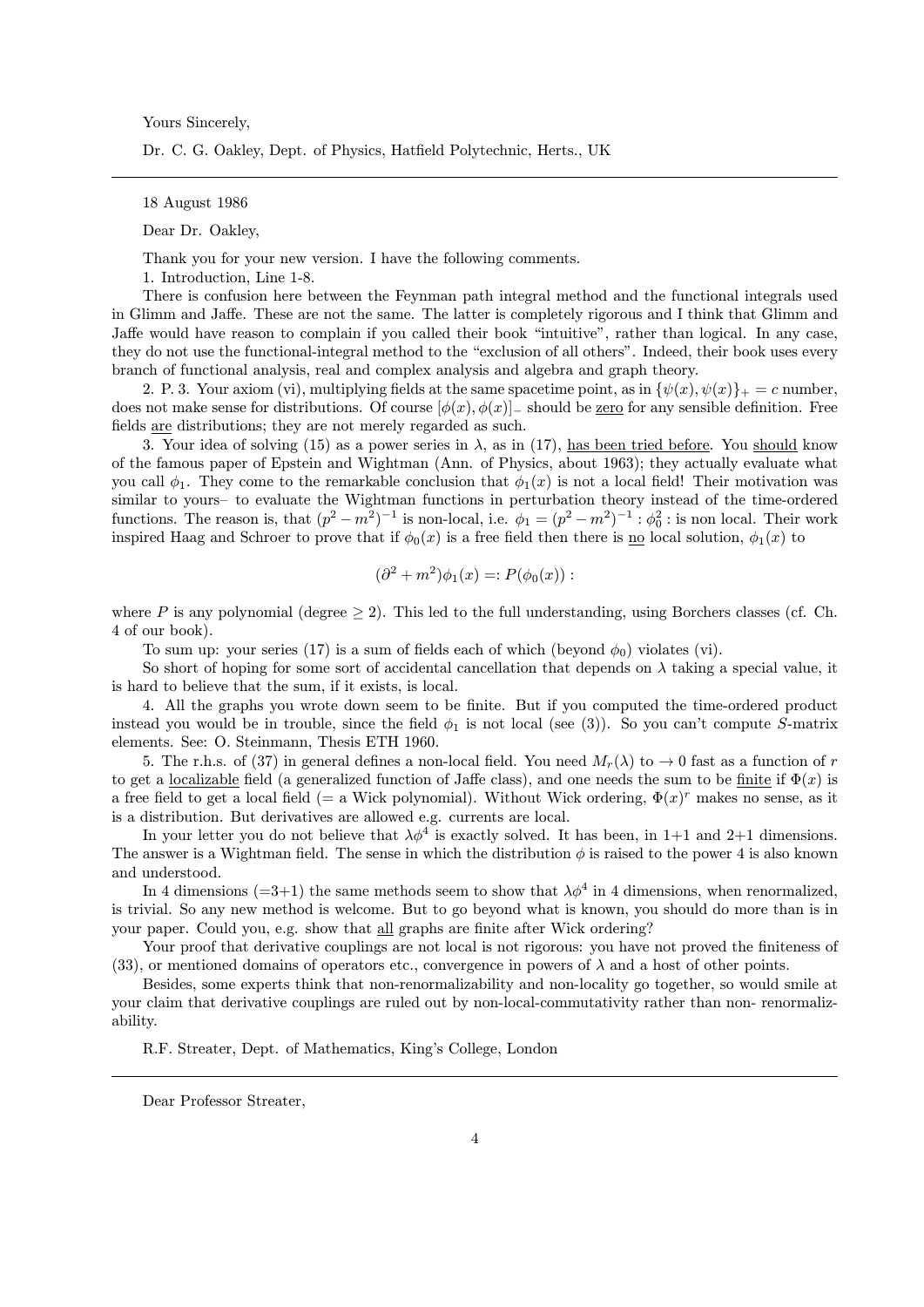Just for the record, here is the argument which shows that the first-order commutator in  $\phi^3$  theory vanishes for spacelike intervals.

Order  $\lambda$  contribution to spacelike commutator:

$$
[\phi_0(x),\phi_1(x')] + [\phi_1(x),\phi_0(x')] = 0
$$

$$
\Rightarrow \quad \int_{-\infty}^{\infty} d\nu \big( [\phi_0(p+\nu n), \phi_1(p'-\nu n)] + [\phi_1(p+\nu n, \phi_0(p'-\nu n)] \big) = 0
$$

Consider

$$
\int_{-\infty}^{\infty} d\nu [\phi_0(p+\nu n), \phi_1(p'-\nu n)]
$$

shift  $\nu \to \nu - (n \cdot p)$ ; define  $r = p - (n \cdot p)n$ ;  $q = r + s + \xi n = p + p'$ ;  $n \cdot s = n \cdot r = 0$ ;  $\xi = n \cdot q = n \cdot (p + p')$ 

$$
= \int_{-\infty}^{\infty} d\nu [\phi_0(r+\nu n), \phi_1(s+(\xi-\nu)n)]
$$

Now,  $\phi_1(p) = (p^2 - m^2)^{-1} \int d^4p' \phi_0(p') \phi_0(p - p')$ , therefore we have

$$
\int_{-\infty}^{\infty} d\nu [\phi_0(r + \nu n), ((\xi - \nu)^2 - S^2)^{-1} \int d^4 p' \phi_0(p') \phi_0(s + (\xi - \nu) n - p')]
$$
  
\n
$$
= -2 \int_{-\infty}^{\infty} d\nu \int d^4 p' . \epsilon(r_0 + \nu n_0) \delta((r + \nu n)^2 - m^2) \delta(q - p') \phi_0(p') ((\xi - \nu)^2 - S^2)^{-1}
$$
  
\n
$$
= -2 \int_{-\infty}^{\infty} d\nu \epsilon(\nu) \delta(\nu^2 - R^2) ((\xi - \nu)^2 - S^2)^{-1} \phi_0(q)
$$
  
\n
$$
= -\frac{1}{R} [((\xi - R)^2 - S^2)^{-1} - ((\xi + R)^2 - S^2)^{-1}] \phi_0(q)
$$
  
\n
$$
= \frac{-4\xi}{((\xi - R)^2 - S^2)((\xi + R)^2 - S^2)} \phi_0(q)
$$

Where  $S = \sqrt{m^2 - s^2}$  and  $R = \sqrt{m^2 - r^2}$ . Therefore the order  $\lambda$  term is this minus the term obtained by exchanging  $p$  and  $p'$ :

$$
= -4\xi \phi_0(q) \left[ \frac{1}{((\xi - R)^2 - S^2)((\xi + R)^2 - S^2)} - \frac{1}{((\xi - S)^2 - R^2)((\xi + S)^2 - R^2)} \right]
$$

Regroup terms  $\rightarrow$  0.

I find that Epstein and Wightman's work leads to a series which is inconsistent with the one I derive, i.e.  $u_n$  as  $n \to \infty$  does not become the true interacting field as I understand it. The recurrence relation

$$
(\partial^2 + m^2)u_{n+1} = -\lambda u_n(x)^2
$$

gives only the symmetrical tree contribution

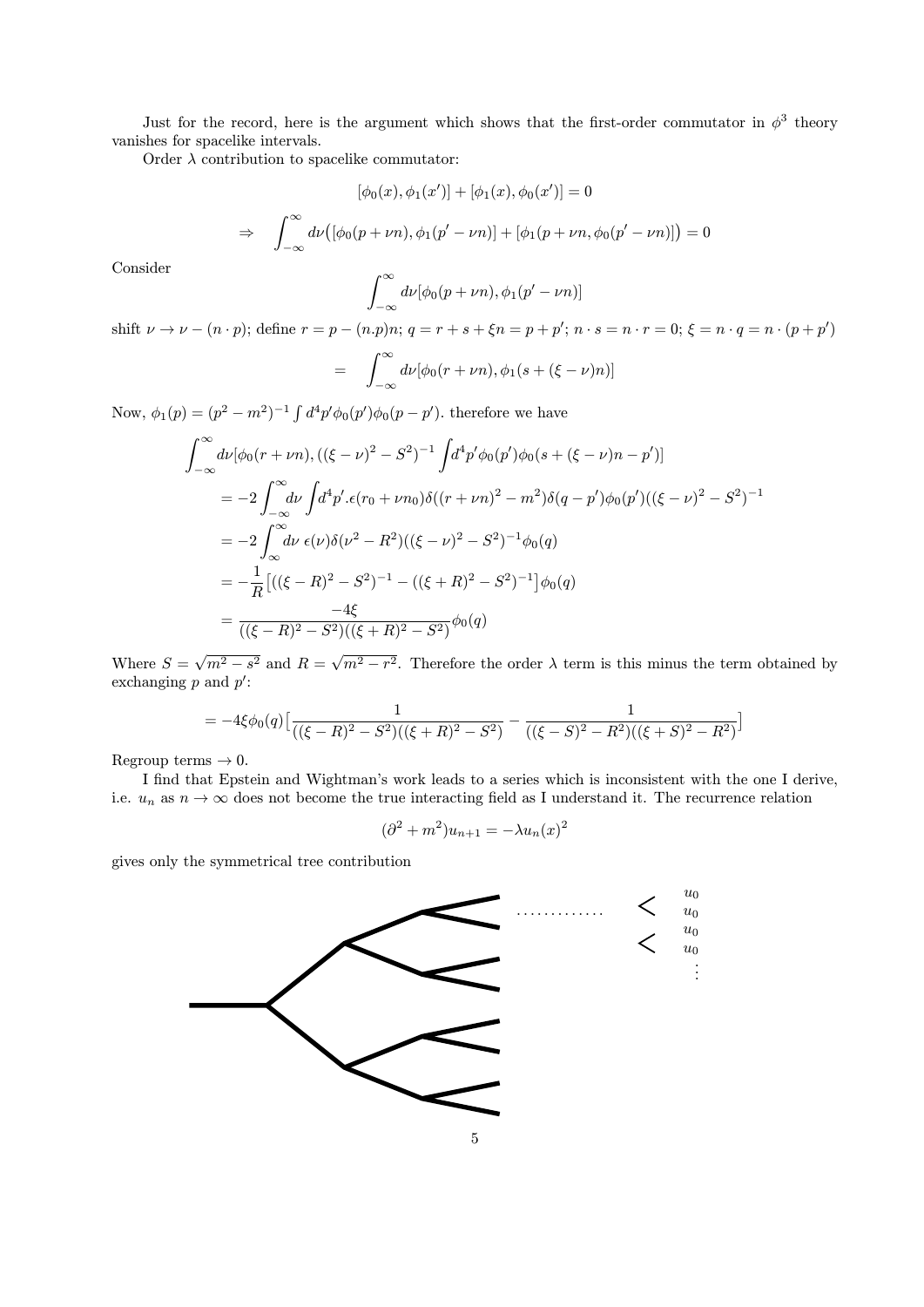24 September 1986.

### Dear Dr. Oakley,

The revised version of the above paper has now been reviewed, and we have just received the enclosed second report of the referee.

In view of this, we regret having to maintain our decision not to publish the paper.

#### Referee's report:

The revised version of paper 9739 does not present any substantial improvement with respect to the original one. I'll add some remarks to my first report.

1. The author excludes derivative couplings by assuming the commutation relation:

$$
[\phi(\mathbf{x},t),\dot{\phi}(\mathbf{x}',t)]=i\delta(\mathbf{x}-\mathbf{x}')
$$

He is in fact assuming the result he wishes to prove, since  $\phi \neq \pi$  when there are derivative couplings.

2. After a long calculation and some uncontrolled approximations, the main achievement is to rediscover the formula for  $2 \rightarrow 2$  scattering in the Born approximation!

3. Many claims in the paper are left unproven for example the claim that there are no infinities in the approach. It is not clear either whether the author's theory is unitary and local. The absence of the  $m^2 \to m^2 - i\epsilon$  prescription makes me think that it is not. Finally there is no clear distinction in the paper between Green's functions and S-matrix elements.

In my opinion, this paper should not be published.

Nuclear Physics, B

4 November 1986.

#### Dear Sir,

Thank-you for your letter of 24th September. As I understand it, the referee's main criticism is that my paper does not relate to the "modern point of view" of the problem of understanding Field Theory. On account of this, he says, the paper should not be published. The folly of this attitude need hardly be stressed, since we would not have Relativity if everyone thought like this. Neither would we have the path integral methods that he insists should be used: these certainly were not the "modern point of view" when Feynman was developing them in the 1940's.

However, this is not the point. The point is that if one is to take a truly axiomatic approach then one is forced to use operator-commutator methods rather than path integrals. A few years ago I did spend a great deal of time working of path integral techniques but came to the conclusion that these tools were not suitable for the purpose I required: it is not through ignorance that I avoid them.

For the other points: derivative couplings are indeed only excluded if we insist on commutators of the kind eq. (19). The accompanying paper is a modified version which stresses this point, and the enclosed calculations show that a simple choice of derivatively-coupled equations of motion with satisfy the appropriately modified commutators at least up to order  $\lambda$ . The claim that there may be no derivative couplings in theories involving vector particles is, however unaltered. This is because I have recently discovered that the set of spacelike (anti)commutators that we must solve are those involving  $F_{\mu\nu}$ ,  $\psi$  and  $\overline{\psi}$  (the set involving  $A_\mu$ ,  $\dot{A}_\mu$ ,  $\psi$  and  $\overline{\psi}$  having no non-trivial solution). Since  $F_{\mu\nu}$  is both co-ordinate and conjugate momentum, we are no longer free to choose the latter, and thus may not find a form which allows derivative couplings.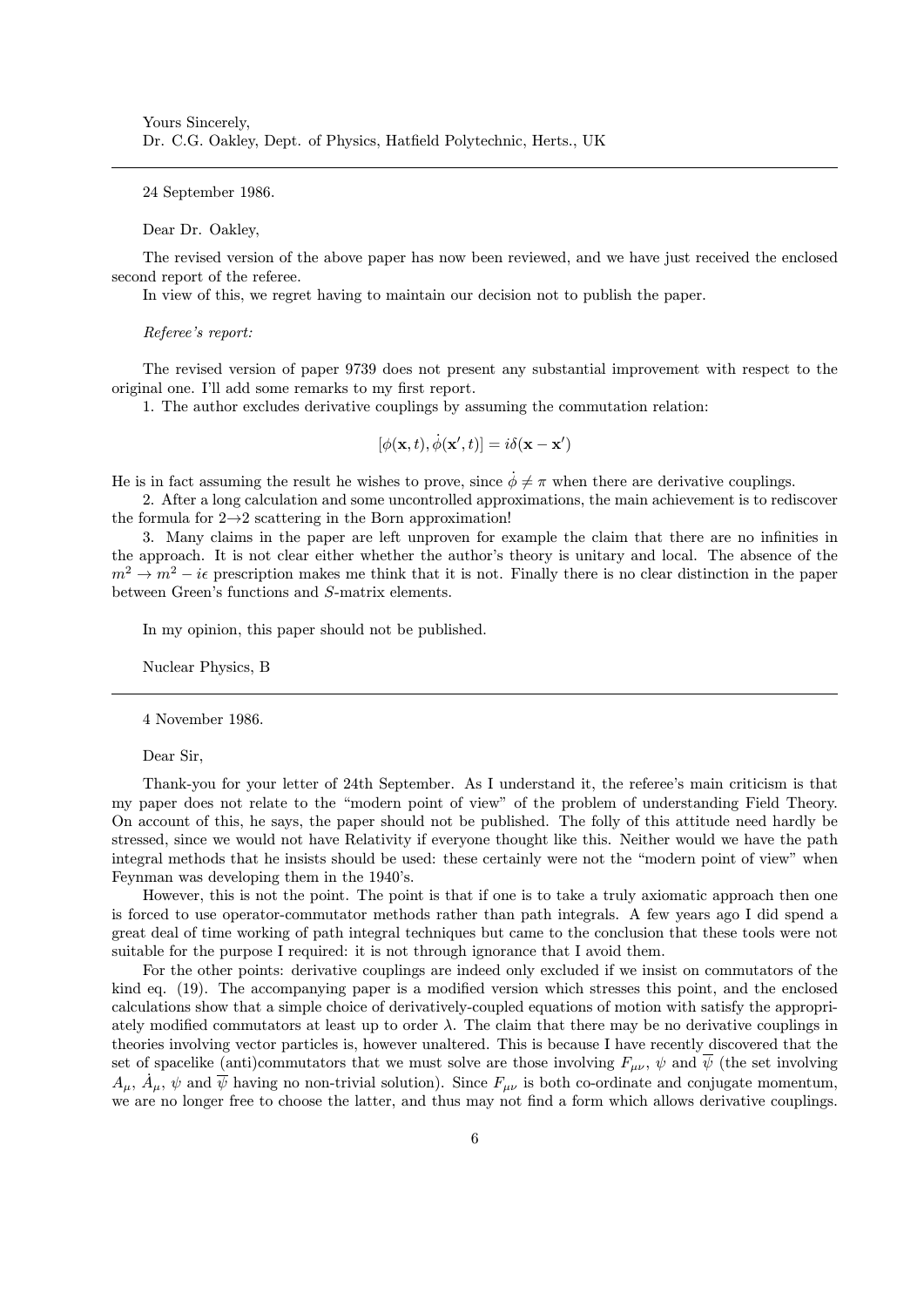I am still working on the details, and have weakened the claims in the paper with regard to such theories until such time as I have all the details worked out.

Point (2) seems on the surface to be a subjective observation and, as such, not requiring any remark from me: however this is not the case. The pole domination approximation, far from being "uncontrolled" is in fact the approximation that is relevant for the kind of experiment being considered. In a scattering experiment the particles behave as though free for nearly all of the time: it is only for a very short time that  $p^2 \neq m^2$  for any of them, and so considering only the zeroth order in a Laurent expansion around these values is much the most natural method.

I am disappointed that the referee should be unimpressed with the result, especially since no other calculation exists whereby the Born approximation  $2\rightarrow 2$  scalar amplitude is obtained from first principles in field theory, in a way that is consistent with Haag's theorem.

As for point (3): it is not possible for me to "prove" the absence of infinities any more than I have done already. When they arise, they appear in both sides of (38), and so, I imagine, can be cancelled. The logic is not irrefutable because assumption (vi) of the theory is not fully consistent with the other assumptions. However it is infinitely better than the usual removal of infinities by distinguishing between infinite "bare" parameters and finite "renormalised" parameters, which is just mathematical butchery.

As for locality, it is possible (?) that the referee is thinking of Epstein and Wightman's Ann. Phys. paper when he says that my theory is not local. In this paper it is claimed that a scalar  $\Phi^3$  theory has field commutators that do not vanish for spacelike intervals. However, I have reason to believe that I am right and they are wrong, since they make the additional assumptions that the series defined by

$$
(\partial^2 + m^2)u_0(x) = 0
$$
  

$$
(\partial^2 + m^2)u_{n+1}(x) = -gu_n(x)^2
$$

will (a) converge on the true interacting field as n becomes large, and (b) has vanishing spacelike commutators for intermediate values of n. I find neither of these to be true using the power series method, and my method only assumes expandability of the fields in the coupling constant.

The other remarks make me think that either the referee has not understood the motivation of the paper, or that he is not acting in good faith. "Unitarity", as understood by high energy physicists, requires the interaction picture. This paper attempts to be consistent with Haag's theorem which states that this picture does not exist. And even if this was a consideration, the results reproduce Feynman graph analysis, and so to accuse my theory of not being unitary is to accuse Feynman graph methods of the same. Equally, an S-matrix element has no relevance to this method, for the same reason.

Clearly, the referee would like to be able to dismiss this paper on simplistic grounds, the underlying logic no doubt being that if there was a way then someone would have discovered it earlier. What he maybe does not realise is that this is, in part, the fruit of a long and hard struggle, leading up many blind alleys before the final form of the theory took shape. Believe it or not, I am my own severest critic. There is nothing in the literature like it. Accordingly, just as I took time and trouble in working the method out, then if your journal calls itself world class—and not just a showcase for the latest in Superstring theory—then you owe it to me to take time and trouble in refereeing it. A full working day should be set aside for examining this paper, provided that the referee approaches it with an open mind (i.e. discarding the clutter of 40 years of physics). Only then would he be able to appreciate what this paper is about. If the demands on you referee's time are so great that this would not be possible, then I would be grateful if you could pass it on to someone else.

### Yours Sincerely,

Dr. C. G. Oakley, Dept. of Physics, Hatfield Polytechnic, Herts., UK

16 December 1986.

Dear Dr. Oakley,

The above paper has again been reviewed in the light of your letter and revised version of 4 November 1986, and we herewith enclose the report of the second referee.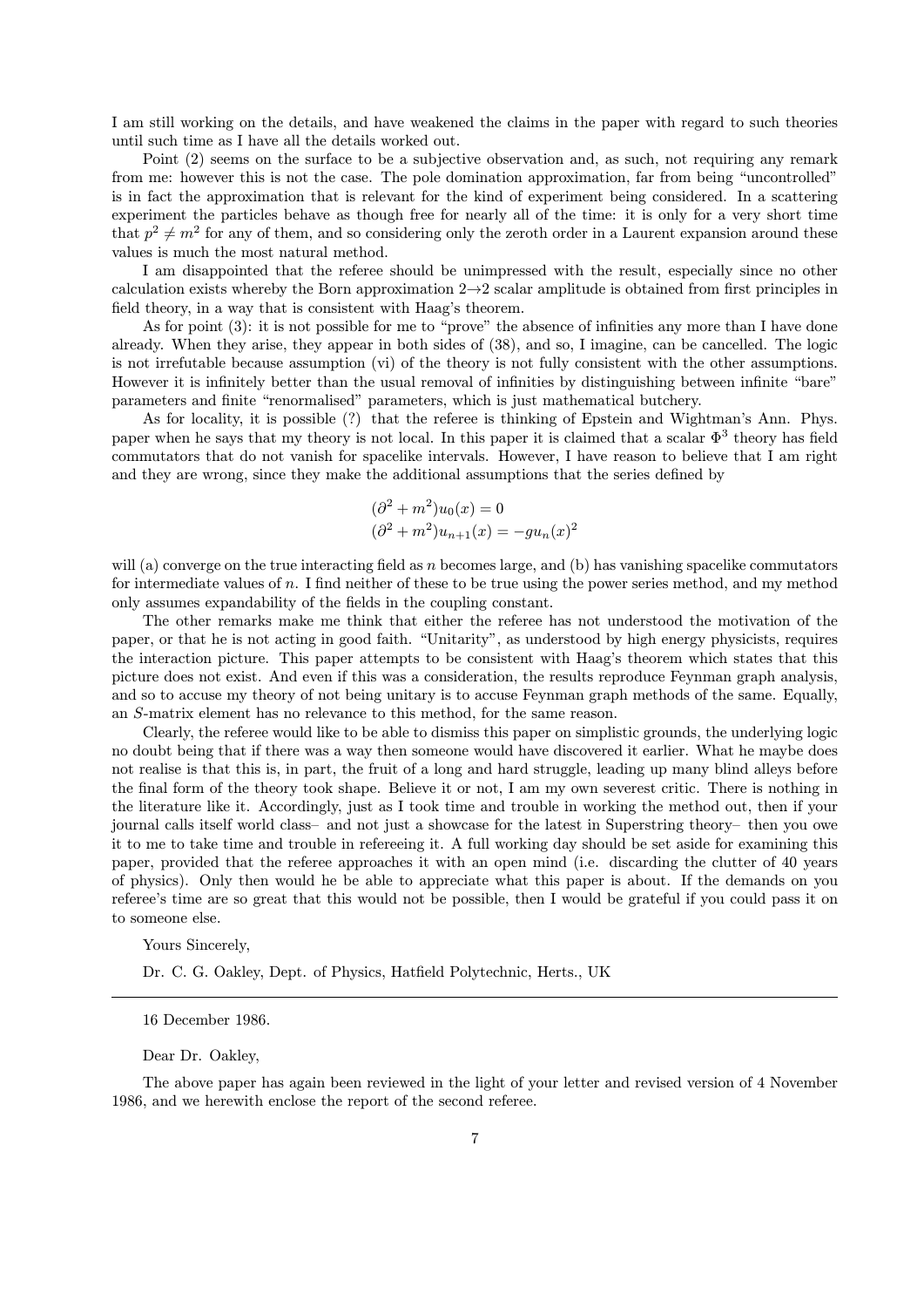In view of this, we regret having to maintain our earlier decision not to publish the paper.

Referee's report:

No relevant problems of contemporary QFT are considered in this paper. I recommend its rejection.

Nuclear Physics, B

19 January 1987. To the editor of Nuclear Physics B

Dear Dr. Jones,

Thank you for your letter of 16 December 1986. Please note the new address for correspondence.

Your second referee's comment amounts to nothing more than short-sighted, ignorant stonewalling. Haag's theorem and the problem of infinities are unquestionably relevant problems of contemporary field theory and these are, in fact, the central considerations of the paper.

I understand from our telephone conversation today that the next stage, if I still want to get the paper published, is for a supervisory editor to review the file. I would like this done, but only if the paper will be sent to someone who will actually read it carefully, and check the steps in the mathematics, and preferably someone who is not an "axiomatic field theorist" since this group of people are too narrow in their approach. If this cannot be done, then I would be grateful if you could return the manuscript forthwith.

Yours Sincerely,

Dr. C. G. Oakley, University of Sussex, School of Mathematical and Physical Sciences.

11 February 1987.

Dear Dr. Oakley,

The above file has been reviewed by a Supervisory Editor in the light of your letter of 19 January 1987, and we herewith enclose his report.

In view of this, we regret that our final decision is not to publish the paper.

The manuscript is being returned to you under a separate cover.

Referee's report:

In spite of its pompous language, this paper is, in fact, less rigorous, from the mathematical point of view, than ordinary perturbation theory which can be found in any good textbook or review article. I advise against publication.

Nuclear Physics, B

13 February 1987. To the editor of Nuclear Physics B

Dear Mr. Jones,

The arrant stupidity of your last two referees cannot go unremarked. Their outlook is a symptom of disgraceful senility of so-called "fundamental" physics research. Your first referee was willing to discuss my paper by taking it point by point, but when he ran out of reasons not to publish it he then passed it on to these ignoramuses who block it on emotional, rather than scientific grounds. I would guess that the logic runs as follows:

"We have been working on this for thirty years and have not got an answer, so how could this unknown upstart get an answer?" Of course, to find the answer to this question you need only look at the history of science.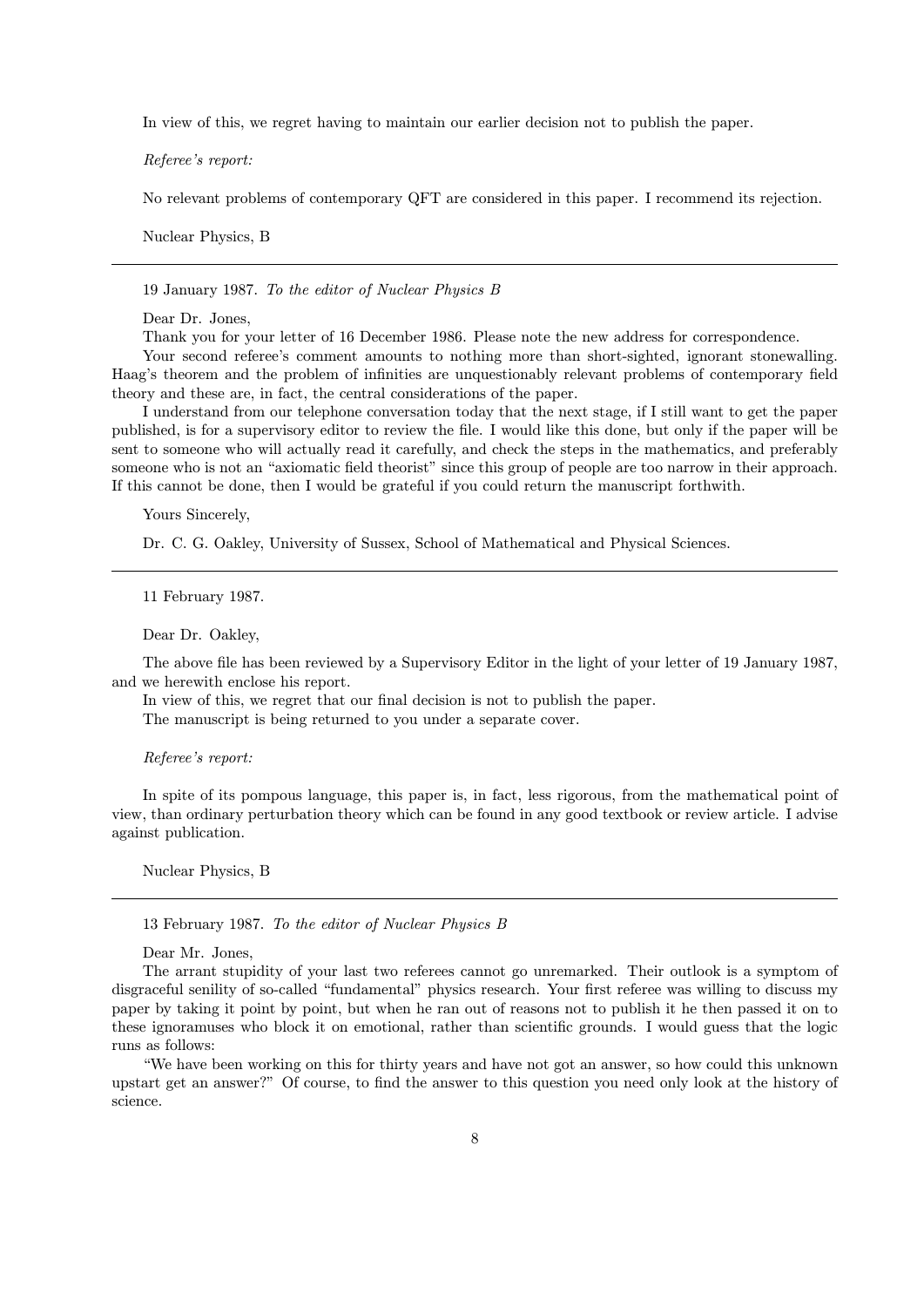It is an absolute disgrace that fundamental research in theoretical physics is run by people who burned out decades ago and many of whom have even lost interest in the subject, using the precious commodity of intellectual freedom to play politics rather than moving on to give the younger person a chance. I am one of a growing body of people who think that fundamental change is the only solution. An academic position should not be a meal ticket for life, even for those who achieve spectacular results when they are young.

I shake the dust from my feet.

Yours Sincerely,

Chris Oakley, University of Sussex, School of Mathematical and Physical Sciences.

In the meantime I had sent out a letter to all the academic establishments in the U.K. that did quantum field theory offering to give a seminar. One of the replies was from Professor J.C. Taylor at the University of Cambridge:

26 January 1987.

Dear Dr. Oakley,

Thank-you for your letter and preprint. I regret that I cannot invite you to talk to the HEP group here at present.

May I make a couple of observations on your paper?

The first is that the factor of  $\frac{1}{2}$  discrepancy you mention in (54) is <u>serious</u>. Unless it can be resolved, there is something wrong.

Secondly, I recommend that you should concentrate on a simple example including closed loops and not the bound state problem. Why not take your  $\phi^3$  model and do scattering to one higher order:

etc., to see if you can get the conventional answer (without mentioning divergent integrals). I hope that you don't find me impertinent, making these suggestions; but I think that this is the sort of thing most likely to persuade sceptical readers.

Yours Sincerely,

John C. Taylor, Department of Applied Mathematics and Theoretical Physics, University of Cambridge

Professor Taylor was an editor of the journal Zeitschrift für Physik, so as his letter of 26 January was not openly hostile, I decided to try this journal next:

17 February 1987.

Dear Professor Taylor,

I would like to submit the enclosed manuscript for publication in "Zeitschrift für Physik", C. I sent it initially to "Nuclear Physics", B who, it turned out, never had any intention of publishing it, although the first referee made a pretence at objective criticism at least initially. To save the referee time let me make clear now some points which the "Nuclear Physics" referee thought were reasons not to publish it:

1. The fact that this paper does not mesh with present "axiomatic" field theory does not necessarily mean that it is wrong.

2. "Unitarity" or the possible lack thereof is not a reason for the paper being wrong because "unitarity" means unitarity of the S-matrix, which is an interaction picture operator. The point (or at least one point) of the paper is to be consistent with Haag's theorem which states that this picture does not exist.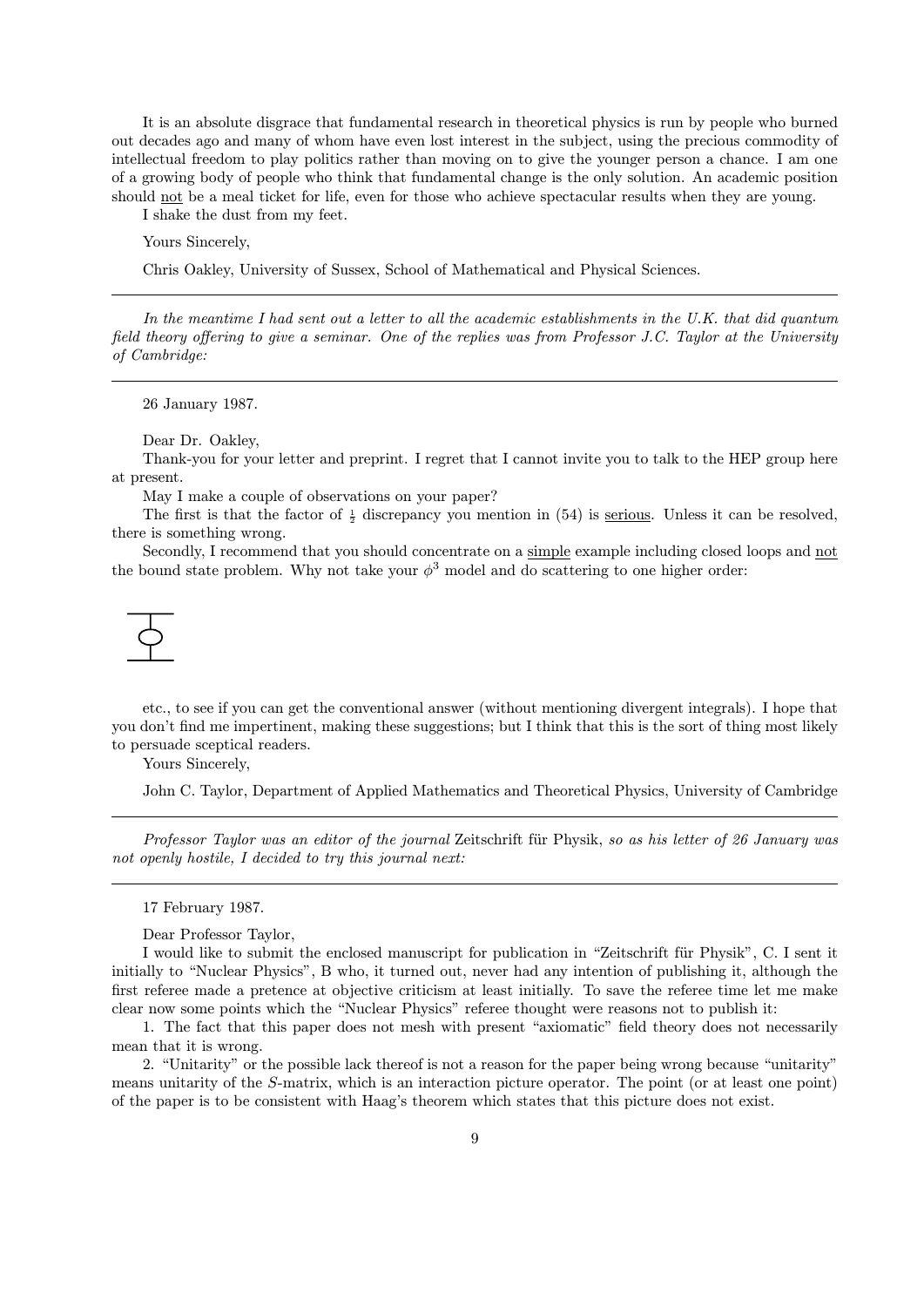3. "Locality" or the possible lack thereof is similarly not a reason why the paper is wrong. Locality is maintained—as far as is possible—throughout.

4. All pathological divergences are removed by the procedure outlined at the end of §4. There are loops, but these are of propagators, and so will always converge.

I cannot understand why there is such an enormous, irrational resistance to my work. Ideas are the currency of scientific enquiry, and even if the ones contained in my paper are wrong, the issues raised are certainly worth considering. However this paper is not wrong. It is a self-consistent theory that is proposed, it is only its application to the real world that is unproved (at least apart from up to order  $e^2$  scattering in Q.E.D.). As such, it is well worth publishing.

So, if you do not wish to see this in print, then please do me the courtesy of providing better reasons than the last journal did. If you are sceptical of the strong claims that are made—and I hope that you are—then at least make sure that the referee has fully understood the logic that leads to these. This may take a little time, since the approach is unconventional, but I can assure you that the effort will be well rewarded. The method is much cleaner than the conventional one. In fact, the last point is so important that I should repeat it:

IT IS NECESSARY FOR THE REFEREE TO TAKE TIME AND TROUBLE IN CONSIDERING THIS PAPER. IT IS NOT MERELY A VARIANT OF THE CONVENTIONAL METHOD, IT IS A RE-WORKING FROM FIRST PRINCIPLES.

# Yours Sincerely,

Chris Oakley, University of Sussex, School of Mathematical and Physical Sciences.

18 February 1987.

Dear Dr. Oakley,

Thank-you for sending your paper "New Methods for QFT" to Z. Phys. C. I shall have it refereed in the normal manner. Yours Sincerely,

J.C. Taylor, Department of Applied Mathematics and Theoretical Physics, University of Cambridge

3rd April 1987.

Dear Dr. Oakley,

I enclose the referee's report on your paper submitted to Z. Phys. C. I am sorry that it has taken so long. As you see, he does not make a positive recommendation.

I will seek a second opinion.

Referee's report:

This paper represents a serious attempt to circumvent a clear theoretical problem (Haag's theorem) regarding the interaction picture in quantum field theory, and I wish to treat it fairly and without prejudice.

I would agree that the author seems to have described an approach, viable as far as it goes and has been claimed, for calculating amplitudes and cross sections for a field theory without use of an interaction picture. The resonance possibility, at first sight odd, seems to be necessary for getting results like (51) with formal resemblance to what conventional calculations give. I did not understand the significance, if any, of the  $\lambda$  versus  $\frac{1}{2}\lambda$  discrepancy mentioned at the bottom of page 21.

I believe that the interaction picture does more for me than simply allow calculations to be done. It is fundamental to my understanding of how physical particle states are described in quantum field theory, in association with some adiabatic hypothesis, which is no doubt related in some basic way to the relevance of Haag's theorem. The description of physical particle states is not addressed carefully in the paper under review. One's only view of amplitudes (it seems) is via the approximation procedure, whose uniqueness is not considered any more than is its relationship to any fundamental physical postulate. I would expect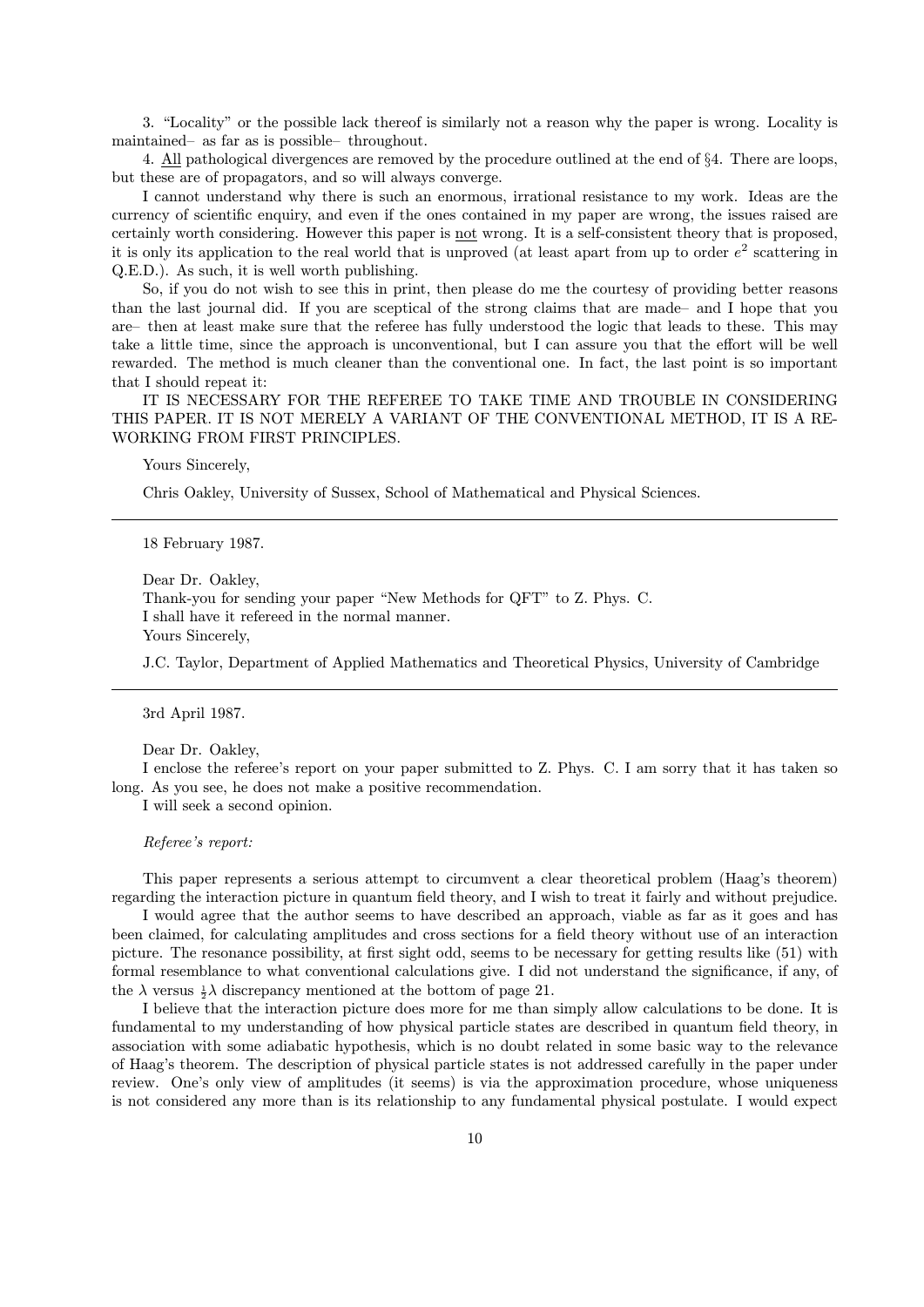that even if avoidance of divergences survive to all orders in perturbation theory, renormalization of physical entities will still be called for. One might ask too how is physical mass and coupling defined.

I am not confident about what recommendation to make. Acceptance would seem to be a gamble that the paper is indeed the first step of the building of a new edifice. I am in some doubt as to whether enough has been done to justify such a recommendation. I would prefer to suggest the editor seek a second opinion. [Ends]

Yours Sincerely,

J.C. Taylor, Department of Applied Mathematics and Theoretical Physics, University of Cambridge

26 May 1987.

Dear Dr. Oakley,

I enclose a second referee's report on your paper submitted to Z. Phys. C. As you will see, this report makes strong criticisms, and I fear I cannot accept the paper. I am sorry.

Referee's report:

This paper should not be published. The research reported here does not make a significant contribution to the subject. The work is not very sophisticated and reveals some misunderstandings of the progress already made; as early as the first paragraph the author confuses the work in the book of Glimm and Jaffe with the "formal" methods of the path integral.

The "assumptions" of §2 are not adequate to deal with even the free quantized field: thus in (ii),  $\Phi(x)$  $\Omega$ is not a vector (of finite norm), so assumption (ii) is false for the free field. As for (iii), the author has omitted any relation between the Poincaré group and  $\Phi(x)$ . Also (vi) is meaningless unless the meaning of  $\Phi(x)$ , the field at a point, is clarified. Even though a fully rigorous interacting field theory in 4 space-time dimensions has not yet been achieved, there are results in 2 and 3 space-time dimensions which are fully rigorous. The author's formulation remains very nebulous also for these cases, so it is difficult to believe that he will succeed in 4 dimensions where others have failed. Indeed, it is more or less known that there is <u>no</u> scalar field theory obeying the spectral condition for  $\lambda \Phi^3$ , and there is no theory at all for  $\lambda \Phi^4$ .

The author's §3 touches on a result of 1960, due to Federbush and Johnson, and also Jost and Schroer. Neither work is referred to. The author's methods are not rigorous e.g. after equation (5) he concludes that a (generalized) function zero unless  $p + p^1 = 0$  must have a factor  $\delta(p + p^1)$  without mentioning why. A similar hasty conclusion leads him to say that, as  $\phi(p) = 0$  unless  $p^2 = m^2$  it has a factor of  $\delta(p^2 - m^2)$  in which he rules out derivatives. These derivatives can be ruled out, as in the earlier proofs. So §3 is a less good treatment of a well-known result.

§4, the interacting case, follows another well-known idea, stemming from the Yang-Feldman equation of 1954. It is also known to fail. Apart from fine questions of convergence, of the series (17), it is known that  $\phi_1(x)$  given in (18) is not a local field. This follows from the work of Epstein and Wightman, but also the general theory of Borchers classes, as explained in his ref [4].

The author's argument that the current must be a local function of a free field, with no derivatives, again uses the false idea (after eq. [30]) that any distribution vanishing unless  $p + \Sigma p_i = 0$  must contain  $\delta(p + \Sigma p_i)$  as a factor: he omits possible derivatives of  $\delta$ , and consequently is able to rule out the possibility of derivative coupling. But since, even for local currents the field  $\phi$  is non-local anyway, his proof sits in a vacuum—it concerns a non-existent theory.

The author works out the three diagrams for  $2 \rightarrow 2$  particles and comes out with the pole approximation. There are many ways to obtain these items as a first approximation, and success here does not mean that the treatment of the next order, with loops, will be free from divergences.

The section on electrodynamics contains no actual workings, and is a sort of advertisement.

In summary, the naïve methods and hasty arguments do not add up to a promising programme. [Ends]

Yours Sincerely,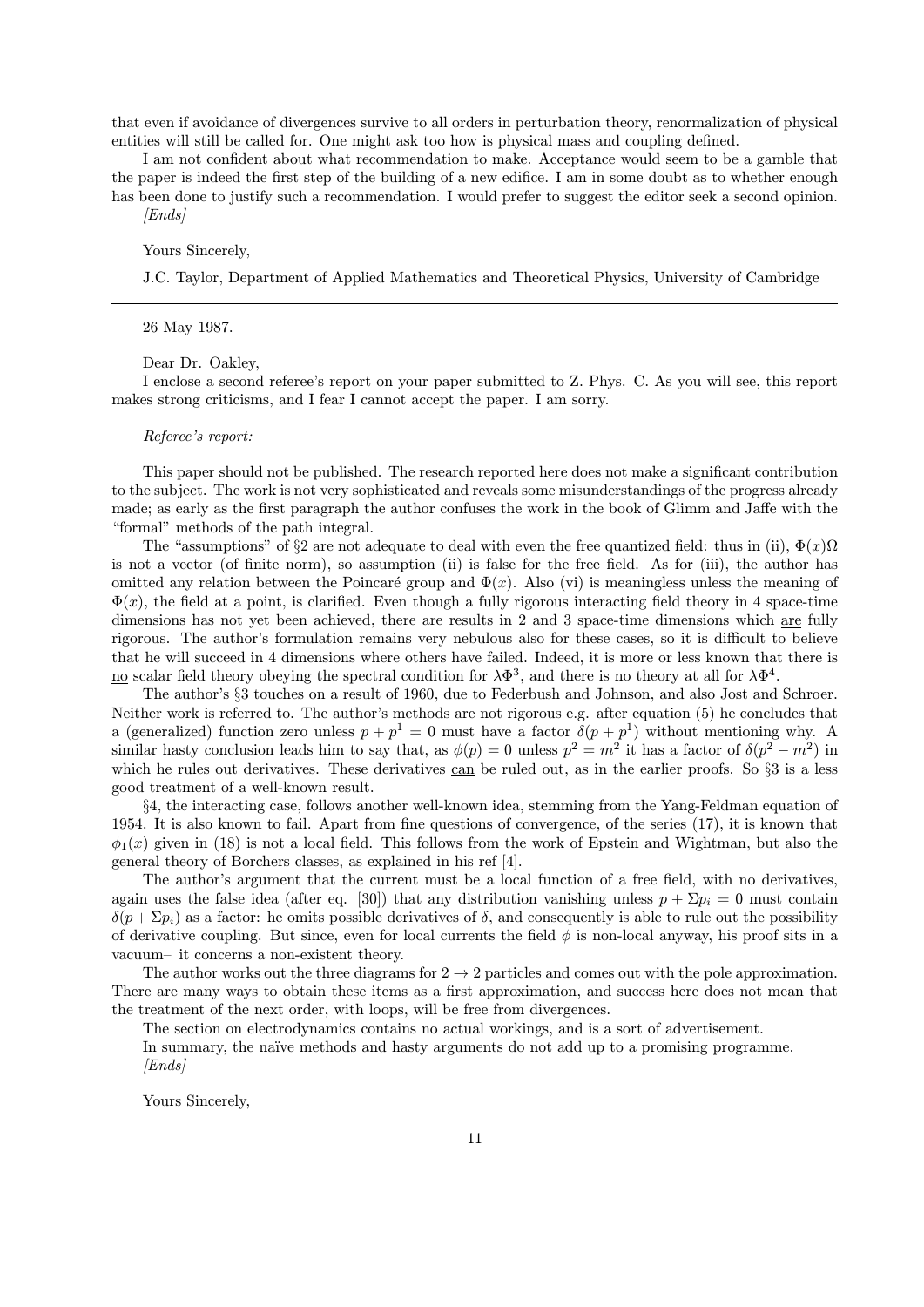J.C. Taylor, Department of Applied Mathematics and Theoretical Physics, University of Cambridge

2 June 1987.

Dear Professor Taylor,

Thank you for the letter of 26th May. I was disappointed to hear that you have not taken a direct interest in my work on field theory. No doubt the logic is that since many papers which make strong claims have been wrong, it therefore follows that my paper, which makes strong claims, is also wrong. This is fact has been the attitude of almost all in the physics establishment, and has been the reason for all my applications for research fellowships drawing a blank. This is a pity, because I am quite sure that if you had studied my work carefully, and thought about it for a bit, then you would probably agree that the methods, as well as being more mathematically consistent, are also more natural than the text book ones. You also obviously do not want me to come to D.A.M.T.P. to speak on my work, since I expressed an interest to do so in January and it is now June and nothing has been arranged.

I believe that my methods will replace the text book ones- even thought there are still ample opportunities for it all to go wrong—it does at least provide a basis for consideration which is more consistent than the existing one. Your referee should note that the advertisement for Q.E.D. (done my way) can be substantiated by calculations. If he wishes it, I will send them to him.

Incidentally, I cannot condone the way in which I have been treated by the establishment. The characteristics of my approach which were responsible for my failure to get a research fellowship—namely my independence of mind, my unwillingness to do things just because everyone else was doing them, and my (relatively) thorough and critical approach to the mathematics—should have been regarded as necessary (if not sufficient) qualities for doing research rather than as reasons for being ejected. My view is that the whole system needs to be changed in order to encourage scepticism in young people rather than to stamp it out—which is what happens at the moment.

As you will have gathered, I cannot accept your conclusion that the paper I submitted to "Zeitschrift für Physik" should not be published. Turning to the referee's report, if I separate out the points which are either (i) ones which could be satisfied by a very minor rewriting of the paper; (ii) requirements that I should relate my work to present-day axiomatic field theory—which is impossible (as the referee well knows) since my method involves "starting from scratch", or (iii) his opinions, then I am left with the following:

1. The notion that  $\phi_1(x)$  of (18) is a local field. The referee says, on the basis of the work of Epstein and Wightman, that it is not. This is erroneous. They find that  $[\phi_1, \phi_1]$  does not vanish for spacelike intervals and conclude that  $\phi_1$  is not local. In fact, they should have been looking at  $[\phi_0, \phi_1] + [\phi_1, \phi_0]$ , which is the correct order  $\lambda$  contribution to the commutator  $[\phi, \phi]$ . This *does* vanish for spacelike intervals.

2. The possibility of allowing derivatives with respect to momenta in the delta functions. This is not, in fact, a possibility at all. My arguments, in each case, are ultimately based on the notion that  $xf(x) = 0$ implies  $f(x) = c.\delta(x)$ . A derivative of a delta function will not do. This is easy to see. If we had

$$
f(x) = c.\delta'(x)
$$
 then we would need  $0 = \int \xi(x) dx \, x.c.\delta'(x)$ 

for any suitably smooth function  $\xi$  which vanishes at the limits. This leads to

$$
-\frac{d}{dx}(c.x.\xi(x)) = 0 \quad \text{at} \quad x = 0,
$$

which is of the form of a constraint on  $\xi(x)$  and is therefore unacceptable. Higher than first derivatives are ruled out in the same way.

I might also add that derivatives with respect to momenta in the delta functions would not amount to "derivative couplings" anyway—rather they would give (translation-invariance-violating) explicit appearances of the spacetime four vector in the configuration space equations of motion.

3. all infinities are removed by the argument of §4. This applies to all orders, not just order  $\lambda^2$ .

There is evidence that the referee is not acting in good faith. Firstly, because he ignores the fact (readily conceded by the first referee) that the formalism solves an important problem of field theory (consistency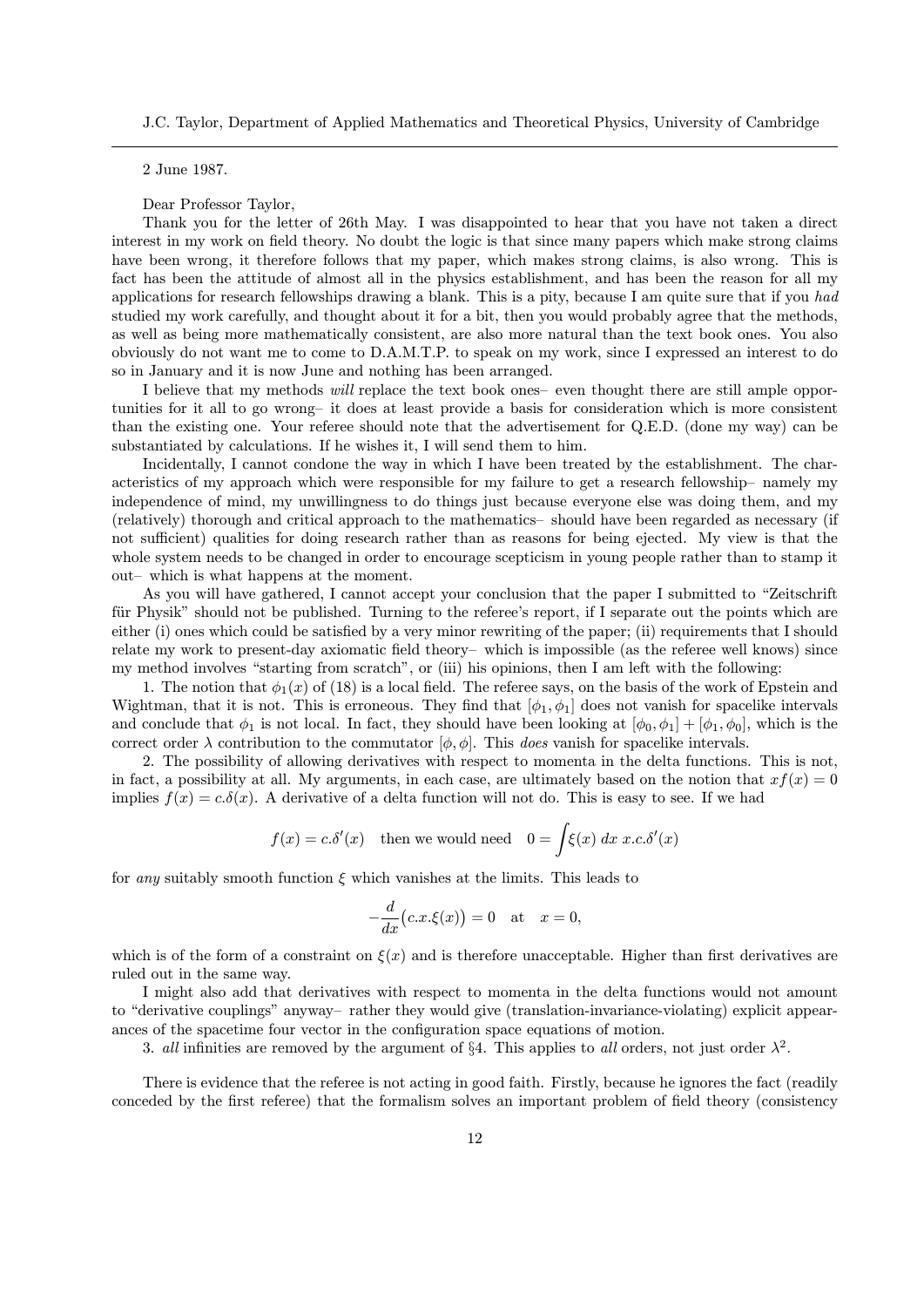with Haag's theorem), and secondly because he repeatedly requires me to tailor the paper to the present day suppositions of axiomatic field theory when he is quite cognizant of the fact that this is not possible.

More generally, I am quite appalled that my work should provoke such irrational opposition- the fact that in three years of applications I have been shortlisted only once for a research fellowship; the fact that I have been unable to get anything into print, and the fact that only three institutions out of all the ones I wrote to were even willing to hear me talk on my work, shows an opposition to these new ideas which is far in excess of reasonable scientific scepticism. The curious thing is the Superstring theory, which has caught on so well, has far less scientific basis than my own work. Superstring theory has been arrived at by a process of elimination, i.e. nothing else seems to work. A direct assault on the problems of mathematical inconsistency in field theory, such as my own work, on the other hand never seems to be contemplated.

Yours Sincerely,

C. G. Oakley, University of Sussex, School of Mathematical and Physical Sciences.

Professor Taylor wrote to me on 9th June inviting me to give a seminar in July. The offer was never taken up. I sent him further minor corrections on 10th June. I was touched then to receive the following, indicating that he had spent time on my paper:

11 June 1987

Dear Dr. Oakley,

May I ask a question about your paper? After eqn. (2), it says that  $r \cdot n = 0$  (and  $q \cdot n = 0$ ). Does this condition continue to hold in all the vectors through to (28)? Does q in (29) have to satisfy  $q^2 = m^2$ ? Are there any conditions on the vectors  $p_1 \cdots p_r$  in (30) to (36)?

Yours Sincerely,

J.C. Taylor, Department of Applied Mathematics and Theoretical Physics, University of Cambridge

I have not kept my reply, but I think that the questions were not too difficult to answer

3 July 1987

Dear Dr. Oakley,

I enclose the second referee's report, which responds to your comments.

In view of the referee's reports, and the first referee's earlier, rather negative report, I cannot accept the paper.

If you wished, I would send everything to the Editor in Chief, and ask him to review the decision. But I won't do this unless you specifically request it.

Referee's report:

1. I am not erroneous in saying that  $\phi_1(x)$  of (18) is not a local field. Indeed,  $[\phi_1(x), \phi_1(y)] \neq 0$  if  $x - y$ is space-like. The author admits this in his reply.

2. The author does say he is using the fact that if a distribution vanishes outside  $p = 0$  then it is proportional to  $\delta(p)$ . This is a false conclusion.

If he intends to use the correct result, that  $pT(p) = 0 \Rightarrow T(p) = K\delta(p)$ , is in his reply, then (a) he should alter his text and (b) he should prove that  $pT(p) = 0$ , which he does not do.

3. He does not show that all infinities are removed, only claims it. This is not good enough.

In conclusion, do not publish this.

 $[Ends]$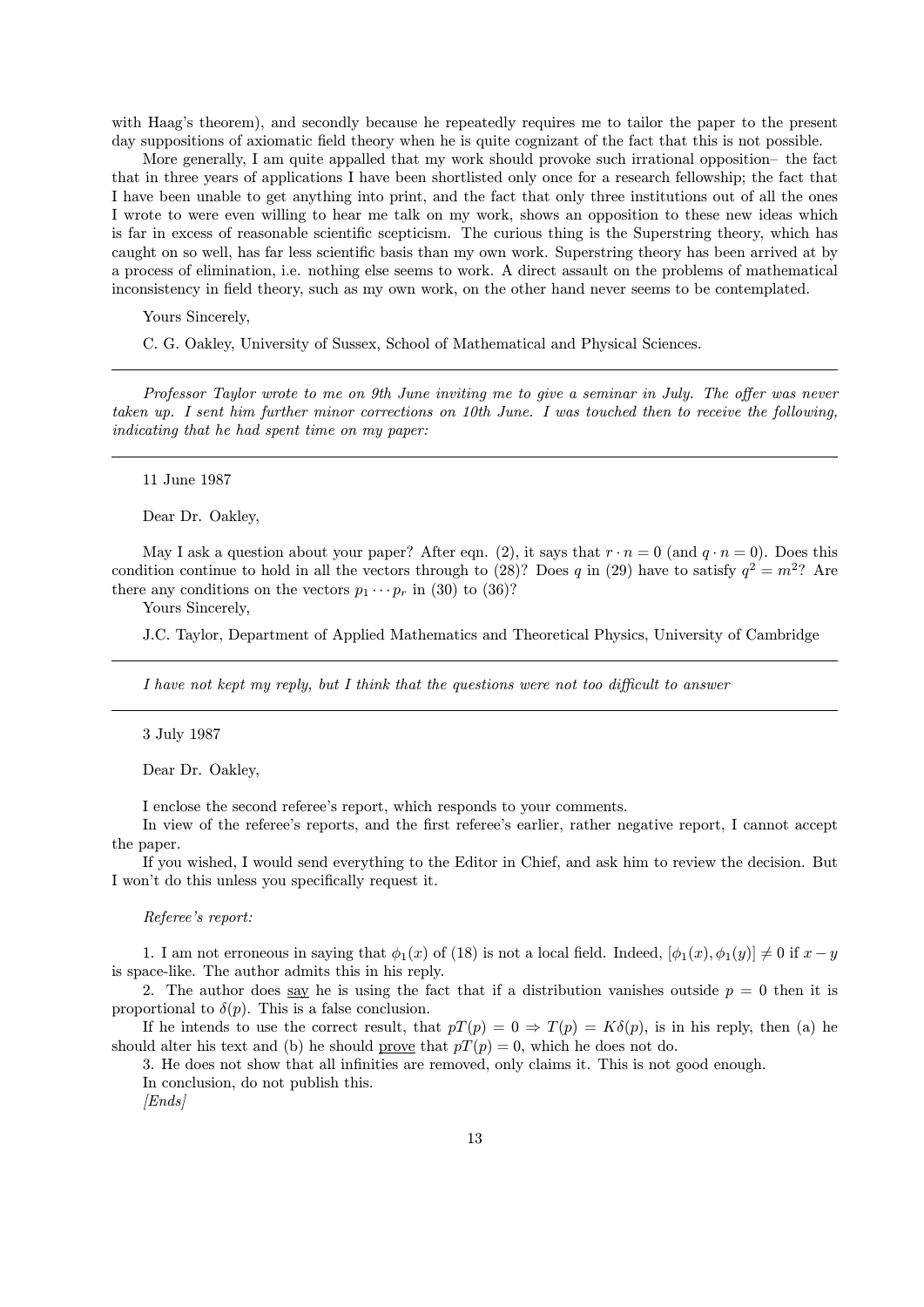Yours Sincerely,

J.C. Taylor, Department of Applied Mathematics and Theoretical Physics, University of Cambridge

28 July 1987.

Dear Professor Taylor,

Thank-you for your letter of 3 July. I conclude from this that you are unable to find good scientific reasons for not publishing my paper. The three points that the referee raises are easily answered:

1. The idea that  $\phi_1$  defined by

$$
(\partial^2 + m^2)\phi_1 = -\phi_0^2
$$

satisfying  $[\phi_1, \phi_1] = 0$  for spacelike intervals is a necessary condition for the field defined by

$$
(\partial^2 + m^2)\phi = -\lambda\phi^2
$$

to commute with itself for spacelike intervals is a mere supposition. On the other hand the requirement that  $[\phi_0, \phi_1] + [\phi_1, \phi_0] = 0$  for spacelike intervals follows directly from a power series expansion in the coupling.

2. I will add the necessary footnote it the referee desires it.

3. It is simple to see how all infinities are removed by the procedure given in the paper. The procedure removes all infinities within the power series reduction of each interacting field. The only other possible infinities are loops of propagators between proliferator trees. The mass squared of the momentum in these is limited by the total four momentum entering the graph and so the integral is always over a finite phase space. Hence there are no divergences.

The referee has not come up with satisfactory scientific reasons for not publishing the paper, so I do not see that it is necessary to pass the file on to the Editor-in-chief.

Yours Sincerely,

C. G. Oakley, Theoretical Physics Division, Harwell Laboratory, Oxon., UK

31 July 1987.

Dear Dr. Oakley,

Thank-you for your letter of 28 July. I will see if the referee wishes to comment on the points of physics which you raise.

Yours Sincerely,

J.C. Taylor, Department of Applied Mathematics and Theoretical Physics, University of Cambridge

21 August 1987.

Dear Dr. Oakley,

I attach the second referee's third report on your paper "New methods in Quantum Field Theory", submitted to Z.Phys.C. on 18 February 1987.

I regret that I cannot accept the paper, and I do not feel justified in troubling the referees with any further correspondence. I am sorry.

Referee's report:

This paper should not be published.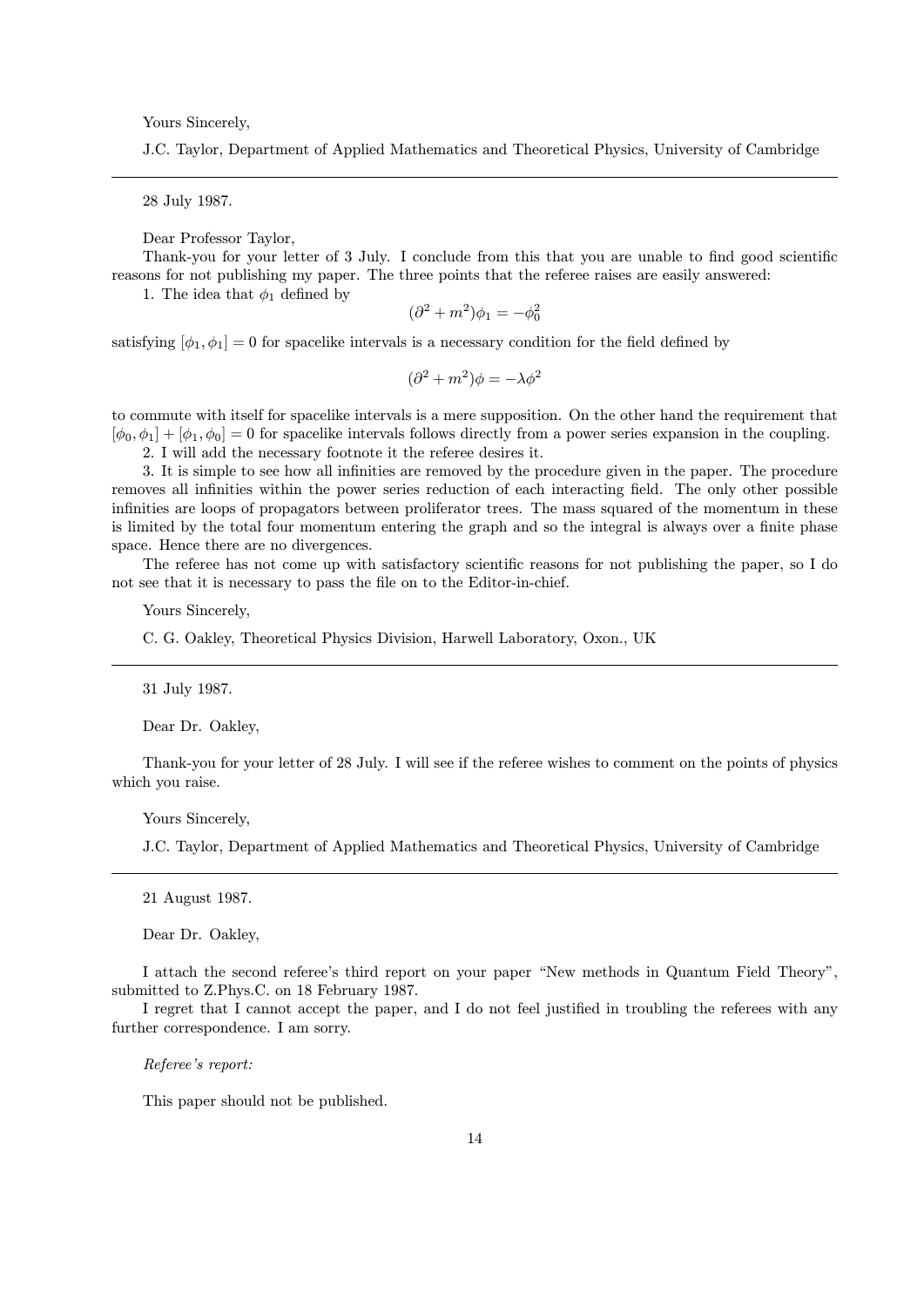a). The author does not prove that  $pT(p) = 0$ , and yet claims that  $T = \delta(p)x$  a distribution. The author has had ample opportunity to rewrite this part, but has failed to do so.

b). The author now admits that  $\phi_1(x)$  cannot be a local field; but then his Eq (32) exhibits  $\phi_1(x)$  as having a local current. It is known that this implies that  $\phi_1$  is local, as long as the formula (32) makes sense.

c). The author postulates (Axiom VI) that field commutators are  $c$ -numbers. This means that double commutators are zero, so his fields come into the class of "Lie fields" if they are local. These are known to give  $S$ -matrix  $= 1$ .

d). The finiteness of the theory is in question (apart from the convergence of e.g. the series (32). If the author can, as he claims, "easily" prove finiteness to all orders, he should do it. As it is, only tree graphs are evaluated; not very impressive!

e). It is known that  $\lambda \phi^3$  is not bounded below, so any quantum field theory will not have a vacuum if it obeys the equation of the author.

[Ends]

Yours Sincerely,

J.C. Taylor, Department of Applied Mathematics and Theoretical Physics, University of Cambridge

I gave up on getting the scalar field theory paper published at this point, but had in the meantime sent out a preprint for the quantum electrodynamics case, entitled, ["Quantum electrodynamics without the](http://www.cgoakley.demon.co.uk/qft/qedwip.pdf) [interaction picture."](http://www.cgoakley.demon.co.uk/qft/qedwip.pdf) I sent a copy to Professor Taylor, who promptly forwarded it to the editor in chief, Prof. Dr. G. Kramer at Universität Hamburg Institut für Theoretische Physik. The first feedback I got from the preprint was from Professor Greenberg:

31 August 1987.

Dear Dr. Oakley

I have just come across your preprint "Quantum Electrodynamics without the Interaction Picture". Your approach seems to be similar to what I call the N-quantum approach, which is based on the Haag expansion which in turn goes back to work of Heisenberg done in the 1930's. I doubt that renormalization can be avoided, but the method does seem to have advantages, particularly in the treatment of bound states and symmetry breaking, I'm enclosing two recent articles on the method, from which you can trace the literature.

I would appreciate it if you could send me a copy of your article.

Sincerely yours,

O. W. Greenberg, University of Maryland Department of Physics and Astronomy.

8 September 1987.

Dear Dr. Oakley,

Your paper has been sent to a referee. His report is enclosed. In view of this report, we very much regret that we cannot publish your paper in Z. Physik C.

# Referee's report:

Motivated by his dissatisfaction with the text-book treatment of perturbative quantum field theory, the author proposes a new formulation of QED which tries to avoid infinite renormalization and the use of the interaction picture.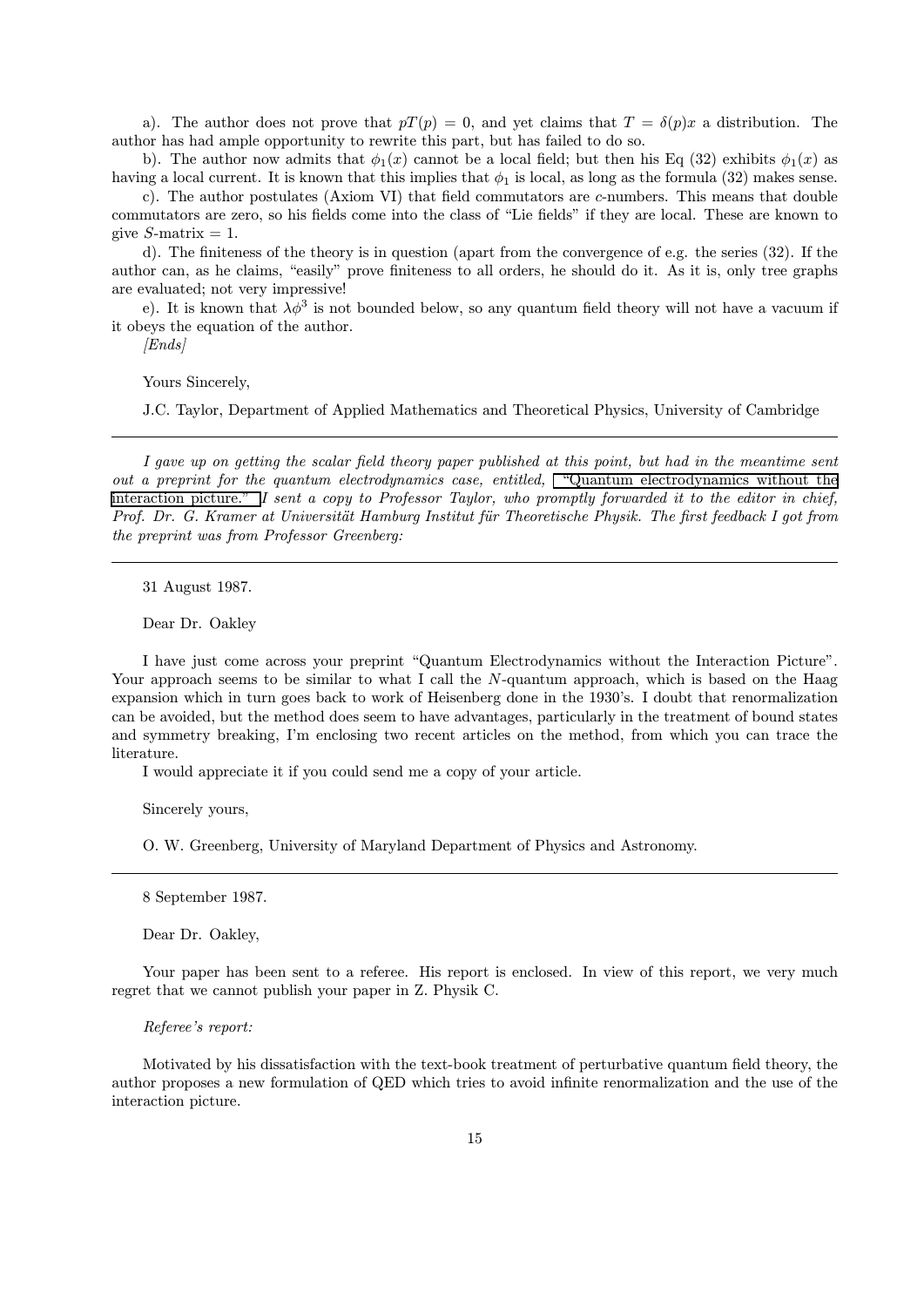It seems that the author is not aware of the fact that these problems have been extensively discussed in the past. There exists a "finite" formulation of conventional QED by R.A. Brandt and K. Symanzik (cf. also the work of K. Zimmermann). It is also well understood how to avoid the interaction picture (cf. e.g. the work of J. Glimm and A. Jaffe). So there is no real need for further discussions on these problems.

Besides, already the starting point of the present investigation (relation 2.17) is questionable: there is strong evidence that these "canonical commutation relations" imply that the local fields are free (cf. the work of R.T. Powers and, more recently, of K. Baumann). That there are problems with the relation 2.17 was also realized by the author: he found that the mass of the photon in his model cannot be 0. This raises of course all kinds of questions (gauge invariance, uniqueness, etc.).

As to his treatment of infinities in his approach, the author simply "deletes all the infinite graphs which appear" (p. 19). The justification for this procedure is incomprehensible, and the resulting theory can hardly be local.

Finally it should be mentioned that the method of using the axiomatic constraints imposed on a quantum field theory for a recursive calculation of the higher order corrections to the quantum fields is also quite old and goes back to N.N. Bogoliubov. A thorough perturbative treatment of QED which is based on this idea was given by Ph. Blanchard and R. Seneor.

In view of the various points raised I cannot recommend publication of this paper. [Ends]

Yours sincerely,

G. Kramer, Editor in Chief, Zeitschrift für Physik C

I have not kept my reply, but it looks as though it was just to ask for more details on the papers mentioned by the referee

21 October 1987.

Dear Dr. Oakley

Thank-you for your letter of 11 September.

A reference converning point (I) is

R. Brandt, Fortschritte der Physik 18 (1970) 249

Earlier references can be found in this paper. For your point (II) a reference is R. Glimm and A. Jaffe, Lectures, Les Houches 1970.

Earlier work is referenced there.

I hope that from these two references you can trace the earlier literature related to the topic of youir paper.

Yours sincerely,

G. Kramer, Editor in Chief, Zeitschrift für Physik C

27 October 1987.

Dear Professor Kramer,

Thank-you for your letter. I did, in fact find most of the references that the referee was alluding to in his report. None of the papers do anything like as much as is claimed for them in the report. For example, the paper by Blanchard and Seneor is not based on the methods used in my paper, it merely tries to apologise for Feynman-Dyson perturbation theory. What the referee writes is nonsensical. In the context of Q.E.D.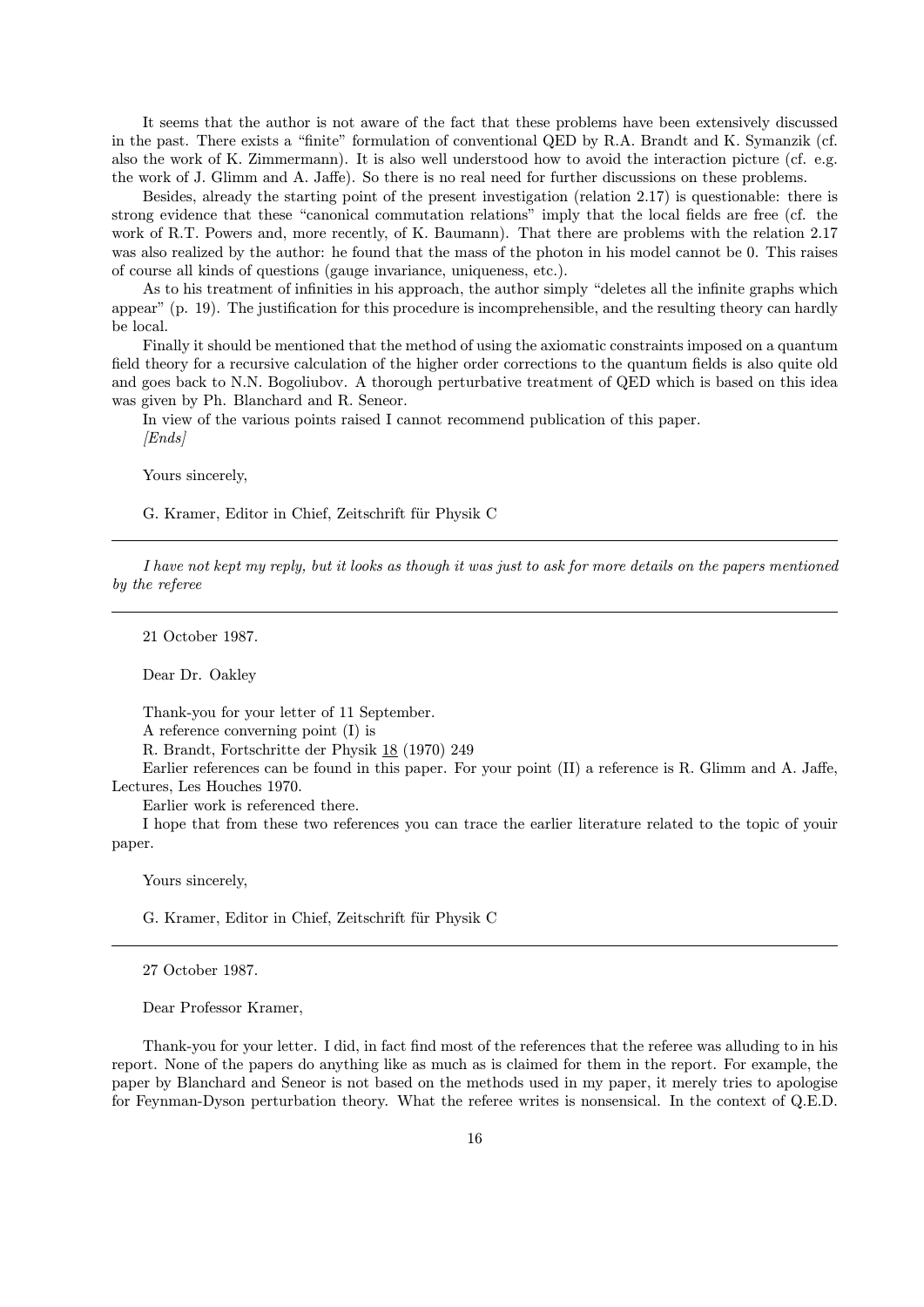which actually has a calculational framework, neither the problem of Haag's theorem violation, nor that of infinities have been solved. My work definitely solves the former, and is therefore worth publishing.

However, my experience tells me that, more than likely, no amount of petitioning on my part is going to alter your decision, so I will not waste time and energy in doing so. Suffice it to say that you have behaved in a predictably dull and ignorant way, and when—as will certainly happen— it is realised that my work has substance to it after all, you can add your names to the long list of those who did not help me when help was most needed.

Please return the manuscript.

Yours sincerely,

Chris Oakley, Theoretical Physics Division, Harwell Laboratory, Oxon., UK

I sent the scalar field theory paper to Physical Review D about this time. They obviously had heard about me, judging from this correspondence:

19 November 1987.

Dear Dr. Oakley,

The scope of Physical Review D is restricted to elementary particle physics and astrophysics. It is important to keep in this niche in order to maintain the vitality of the journal and to keep its readership. In general, Physical Review D does not publish papers which are purely of a mathematical nature. Although this rule has been applied somewhat laxly in the past, it is now enforced more fully. It is in view of this general framework that your manuscript, "New methods for quantum field theory" DL3609 is considered to be not suitable for publication in Physical Review D. We are returning it to you and suggest that you consider publishing it elsewhere.

Sincerely yours,

Lowell S. Brown, Editor, Physical Review D.

24 November 1987.

Dear Dr. Brown,

Thank-you for your letter of 19th November. This paper is certainly unphysical in the sense that it is concerned with  $\phi^3$  theory, for which there is no experimental evidence. However, this is the only sense since it goes to the extent of calculating cross sections. The same methods can be used for Q.E.D., and I have written a paper ('Q.E.D. without the interaction picture'– Sussex U. preprint, July 1987) which explains the approach in detail and shows how it reproduces Feynman graph analysis to a large extent. I note, however, that there are two papers in the October 15 'Physical Review D' which deal directly with scalar field theory and so am forced to conclude that whatever your objections to my paper are, they are certainly not this.

I would ask you, therefore to reconsider the case, and if you still do not wish to publish the paper in the journal, then at least provide me with reasons that I am more likely to understand.

Yours Sincerely,

Chris Oakley, Theoretical Physics Division, Harwell Laboratory, Oxon., UK

11 December 1987.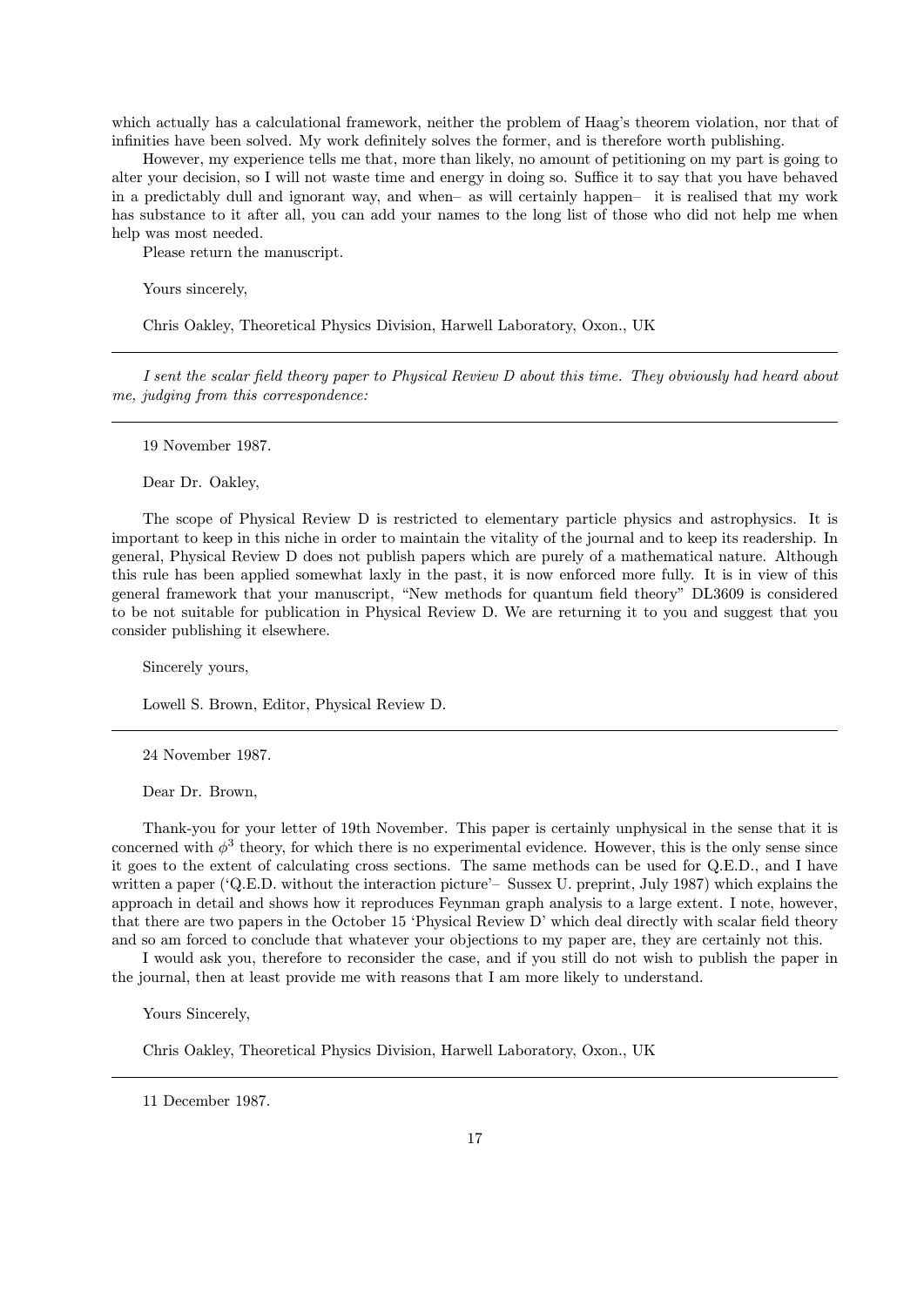Dear Dr. Oakley,

I am responding to your letter of November 24 concerning your manuscript "New methods for quantum field theory" DL3609.

As I explained to you in my previous letter, the scope of a journal must be limited in order to keep its readership. It was for this reason that your manuscript was considered to be not suitable for publication in Physical Review D. We are again returning the manuscript to you, and we must now consider the matter closed.

Sincerely yours,

Lowell S. Brown, Editor, Physical Review D.

23 December 1987.

Dear Dr. Brown,

Clearly you are very anxious that my paper 'New methods for quantum field theory' should not be considered for publication in Physical Review. I am obviously in no position to argue with this, and so as soon as I receive a satisfactory answer to the point raised in my previous letter, I will stop pestering you. To remind you, this was as follows: the only sense in which the paper is unphysical is that it deals with scalar field theory. Since there are two papers on scalar field theory in the October 15 Phys. Rev. D, this cannot be the reason for you refusing to consider my paper. What is the reason, then?

Yours Sincerely,

Chris Oakley, Theoretical Physics Division, Harwell Laboratory, Oxon., UK

22 January 1988.

Dear Dr. Oakley,

I am responding to your letter of December 23 concerning your manuscript "New methods for quantum field theory" DL3609.

As I explained to you in my previous letter, the scope of a journal must be limited in order to keep its readership. In particular, Physical Review D does not publish papers what are purely of a mathematical nature that deal with old and well-established theories. It was for this reason that your manuscript was considered to be not suitable for publication in Physical Review D, not that it dealt with scalar field theory. We are again returning the manuscript to you, and we must now truly consider the matter closed. Any further communication would be fruitless.

Sincerely yours,

Lowell S. Brown, Editor, Physical Review D.

Luckily, this was not the end of the story. Steve Barnett, a Quantum Optics specialist, who I shared an office with at Harwell, contacted his friend Stig Stenholm who was an editor for Physica Scripta. As Steve indicated that the paper was likely to get a friendly reception, I felt safe in re-wording the beginning and end to say exactly what I thought about Feynman-Dyson perturbation theory, i.e. that it is garbage and does not deserve to be called a theory at all. Here is the correspondence: